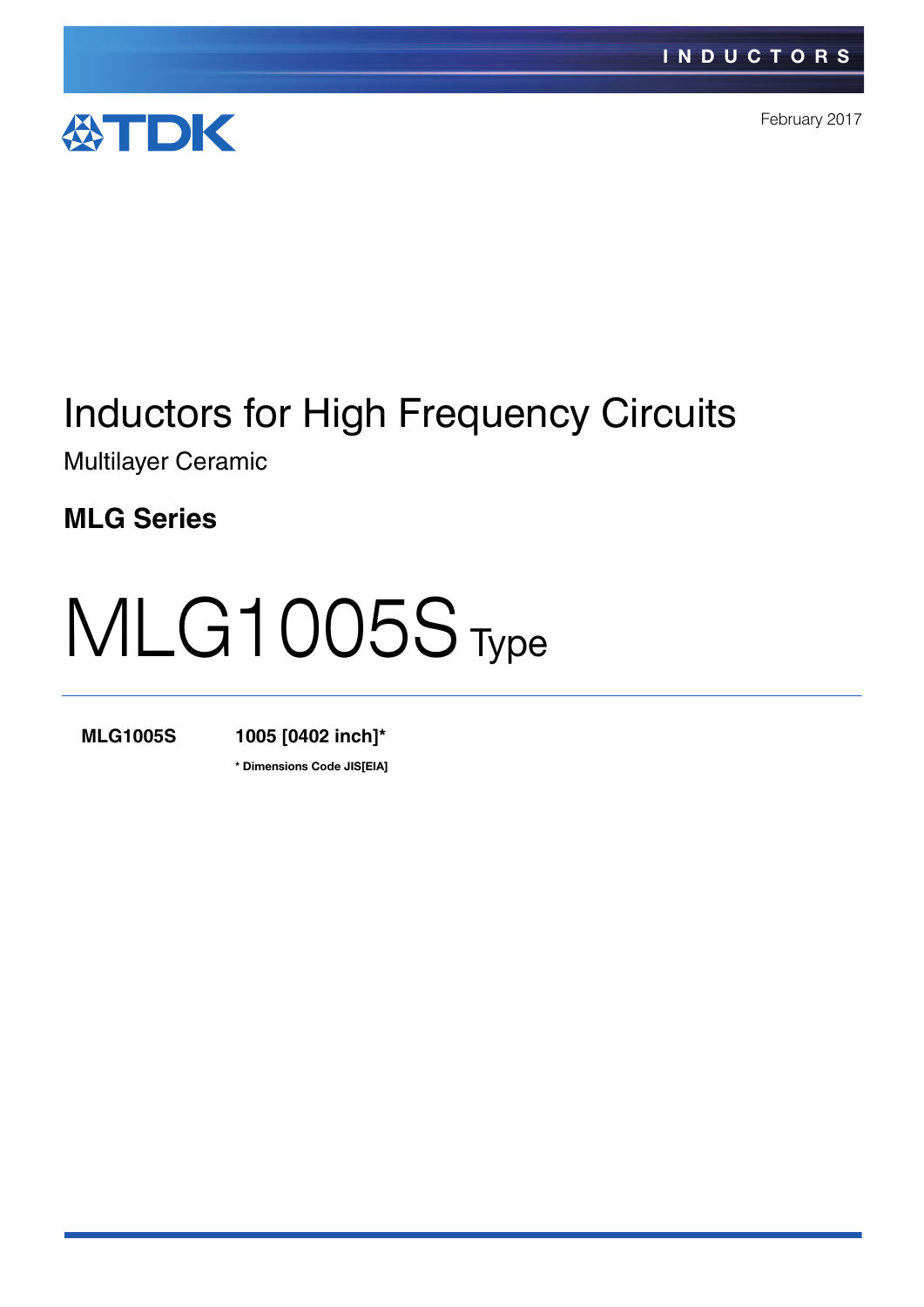**公TDK** 

### **REMINDERS FOR USING THESE PRODUCTS**

Before using these products, be sure to request the delivery specifications.

### **SAFETY REMINDERS**

Please pay sufficient attention to the warnings for safe designing when using these products.

| <b>REMINDERS</b>                                                                                                                                                                                                                                                                                                                                                                                                                                                                                                                                                                                                                                                                                      |                                                                                                                                                                                                                                                                                                |  |  |  |  |  |  |
|-------------------------------------------------------------------------------------------------------------------------------------------------------------------------------------------------------------------------------------------------------------------------------------------------------------------------------------------------------------------------------------------------------------------------------------------------------------------------------------------------------------------------------------------------------------------------------------------------------------------------------------------------------------------------------------------------------|------------------------------------------------------------------------------------------------------------------------------------------------------------------------------------------------------------------------------------------------------------------------------------------------|--|--|--|--|--|--|
| ○ The storage period is less than 12 months. Be sure to follow the storage conditions (Temperature: 5 to 40°C, Humidity: 10 to 75% RH<br>or less).<br>If the storage period elapses, the soldering of the terminal electrodes may deteriorate.                                                                                                                                                                                                                                                                                                                                                                                                                                                        |                                                                                                                                                                                                                                                                                                |  |  |  |  |  |  |
| $\bigcirc$ Do not use or store in locations where there are conditions such as gas corrosion (salt, acid, alkali, etc.).                                                                                                                                                                                                                                                                                                                                                                                                                                                                                                                                                                              |                                                                                                                                                                                                                                                                                                |  |  |  |  |  |  |
| ◯ Before soldering, be sure to preheat components.<br>The preheating temperature should be set so that the temperature difference between the solder temperature and chip temperature<br>does not exceed 150°C.                                                                                                                                                                                                                                                                                                                                                                                                                                                                                       |                                                                                                                                                                                                                                                                                                |  |  |  |  |  |  |
| $\bigcirc$ Soldering corrections after mounting should be within the range of the conditions determined in the specifications.<br>If overheated, a short circuit, performance deterioration, or lifespan shortening may occur.                                                                                                                                                                                                                                                                                                                                                                                                                                                                        |                                                                                                                                                                                                                                                                                                |  |  |  |  |  |  |
| $\bigcirc$ When embedding a printed circuit board where a chip is mounted to a set, be sure that residual stress is not given to the chip due to<br>the overall distortion of the printed circuit board and partial distortion such as at screw tightening portions.                                                                                                                                                                                                                                                                                                                                                                                                                                  |                                                                                                                                                                                                                                                                                                |  |  |  |  |  |  |
| ○ Self heating (temperature increase) occurs when the power is turned ON, so the tolerance should be sufficient for the set thermal<br>design.                                                                                                                                                                                                                                                                                                                                                                                                                                                                                                                                                        |                                                                                                                                                                                                                                                                                                |  |  |  |  |  |  |
| $\bigcirc$ Carefully lay out the coil for the circuit board design of the non-magnetic shield type.<br>A malfunction may occur due to magnetic interference.                                                                                                                                                                                                                                                                                                                                                                                                                                                                                                                                          |                                                                                                                                                                                                                                                                                                |  |  |  |  |  |  |
| $\bigcirc$ Use a wrist band to discharge static electricity in your body through the grounding wire.                                                                                                                                                                                                                                                                                                                                                                                                                                                                                                                                                                                                  |                                                                                                                                                                                                                                                                                                |  |  |  |  |  |  |
| $\bigcirc$ Do not expose the products to magnets or magnetic fields.                                                                                                                                                                                                                                                                                                                                                                                                                                                                                                                                                                                                                                  |                                                                                                                                                                                                                                                                                                |  |  |  |  |  |  |
| $\bigcirc$ Do not use for a purpose outside of the contents regulated in the delivery specifications.                                                                                                                                                                                                                                                                                                                                                                                                                                                                                                                                                                                                 |                                                                                                                                                                                                                                                                                                |  |  |  |  |  |  |
| ○ The products listed on this catalog are intended for use in general electronic equipment (AV equipment, telecommunications<br>equipment, home appliances, amusement equipment, computer equipment, personal equipment, office equipment, measurement<br>equipment, industrial robots) under a normal operation and use condition.<br>The products are not designed or warranted to meet the requirements of the applications listed below, whose performance and/or<br>quality require a more stringent level of safety or reliability, or whose failure, malfunction or trouble could cause serious damage to<br>society, person or property.<br>set forth in the each catalog, please contact us. | If you intend to use the products in the applications listed below or if you have special requirements exceeding the range or conditions                                                                                                                                                       |  |  |  |  |  |  |
| (1) Aerospace/Aviation equipment<br>(2) Transportation equipment (cars, electric trains, ships, etc.)<br>(3) Medical equipment<br>(4) Power-generation control equipment<br>(5) Atomic energy-related equipment<br>(6) Seabed equipment<br>(7) Transportation control equipment<br>When designing your equipment even for general-purpose applications, you are kindly requested to take into consideration securing<br>protection circuit/device or providing backup circuits in your equipment.                                                                                                                                                                                                     | (8) Public information-processing equipment<br>(9) Military equipment<br>(10) Electric heating apparatus, burning equipment<br>(11) Disaster prevention/crime prevention equipment<br>(12) Safety equipment<br>(13) Other applications that are not considered general-purpose<br>applications |  |  |  |  |  |  |

20170210 / inductor\_commercial\_high-frequency\_mlg1005s\_en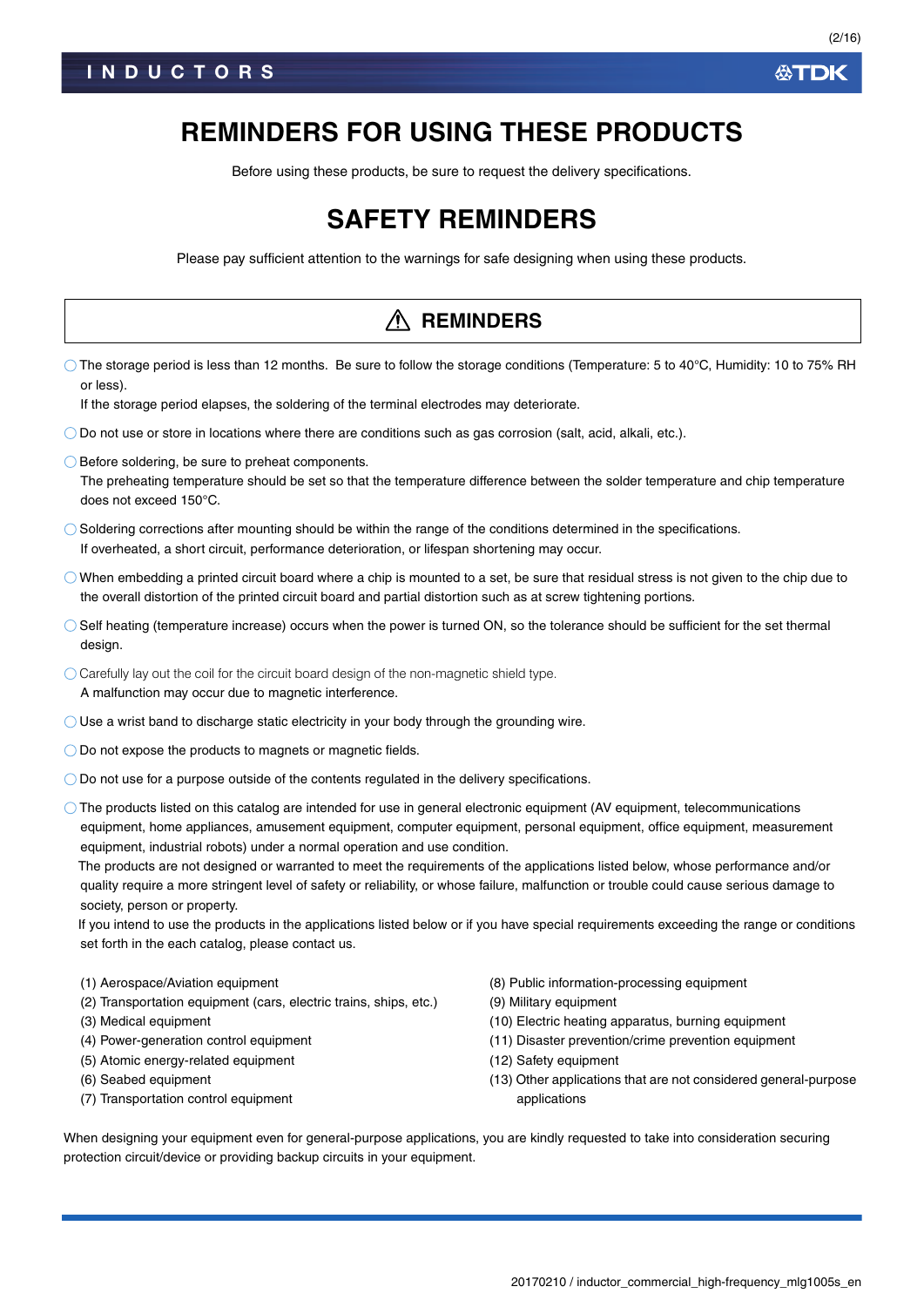**Multilayer Ceramic**

# **Overview of MLG1005S Type**

### **FEATURES**

Advanced monolithic structure is formed using a multilayering and sintering process with ceramic and conductive materials for Highfrequency.

### **APPLICATION**

Smart phones, tablet terminals, high frequency modules (PAs, VCOs, FEMs , etc.), Bluetooth, W-LAN, UWB, tuners and other high frequency circuits for the mobile communication industry

### **PART NUMBER CONSTRUCTION**



### **OPERATING TEMPERATURE RANGE, PACKAGE QUANTITY, PRODUCT WEIGHT**

|  |                 |                          |                                | Package quantity | Individual weight |
|--|-----------------|--------------------------|--------------------------------|------------------|-------------------|
|  | <b>Type</b>     | Operating<br>temperature | <b>Storage</b><br>temperature* |                  |                   |
|  |                 | (°C)                     | (°C)                           | (pieces/reel)    | (mq)              |
|  | <b>MLG1005S</b> | $-55$ to $+125$          | $-55$ to $+125$                | 10000            |                   |

The Storage temperature range is for after the circuit board is mounted.

RoHS Directive Compliant Product: See the following for more details.https://product.tdk.com/info/en/environment/rohs/index.html

Halogen-free: Indicates that Cl content is less than 900ppm, Br content is less than 900ppm, and that the total Cl and Br content is less than 1500ppm.

t Please be sure to request delivery specifications that provide further details on the features and specifications of the products for proper and safe use. Please note that the contents may change without any prior notice due to reasons such as upgrading.

必TDK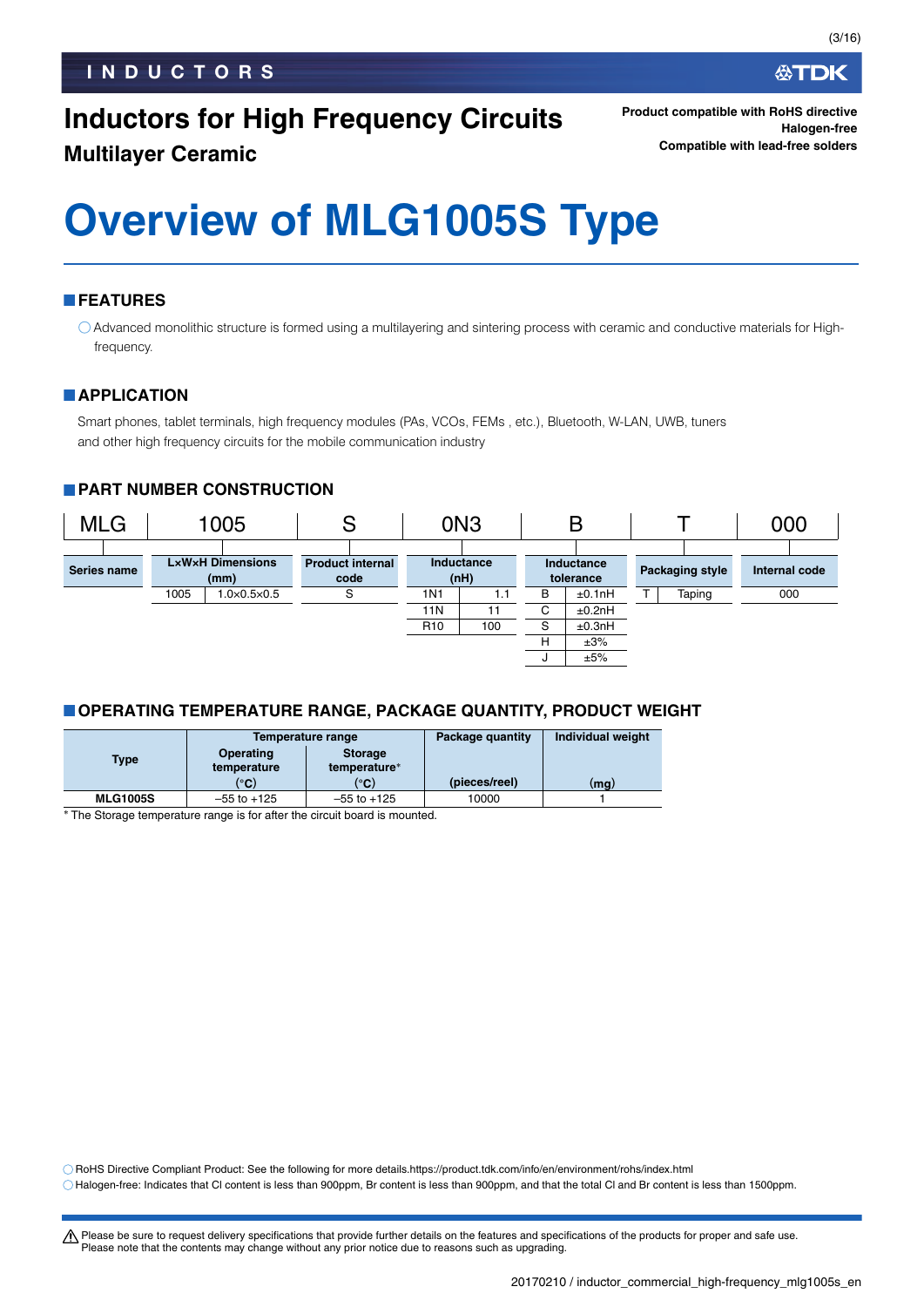### **RECOMMENDED REFLOW PROFILE**



| <b>Preheating</b> |                 |             | <b>Soldering</b> |             | Peak         |             |  |
|-------------------|-----------------|-------------|------------------|-------------|--------------|-------------|--|
| Temp.             |                 | <b>Time</b> | Temp.            | <b>Time</b> | Temp.        | <b>Time</b> |  |
| Т1                | Т2              |             |                  |             |              | w           |  |
| $150^{\circ}$ C   | $180^{\circ}$ C | 60 to 120s  | $230^{\circ}$ C  | 30 to 60s   | 250 to 260°C | 10s max.    |  |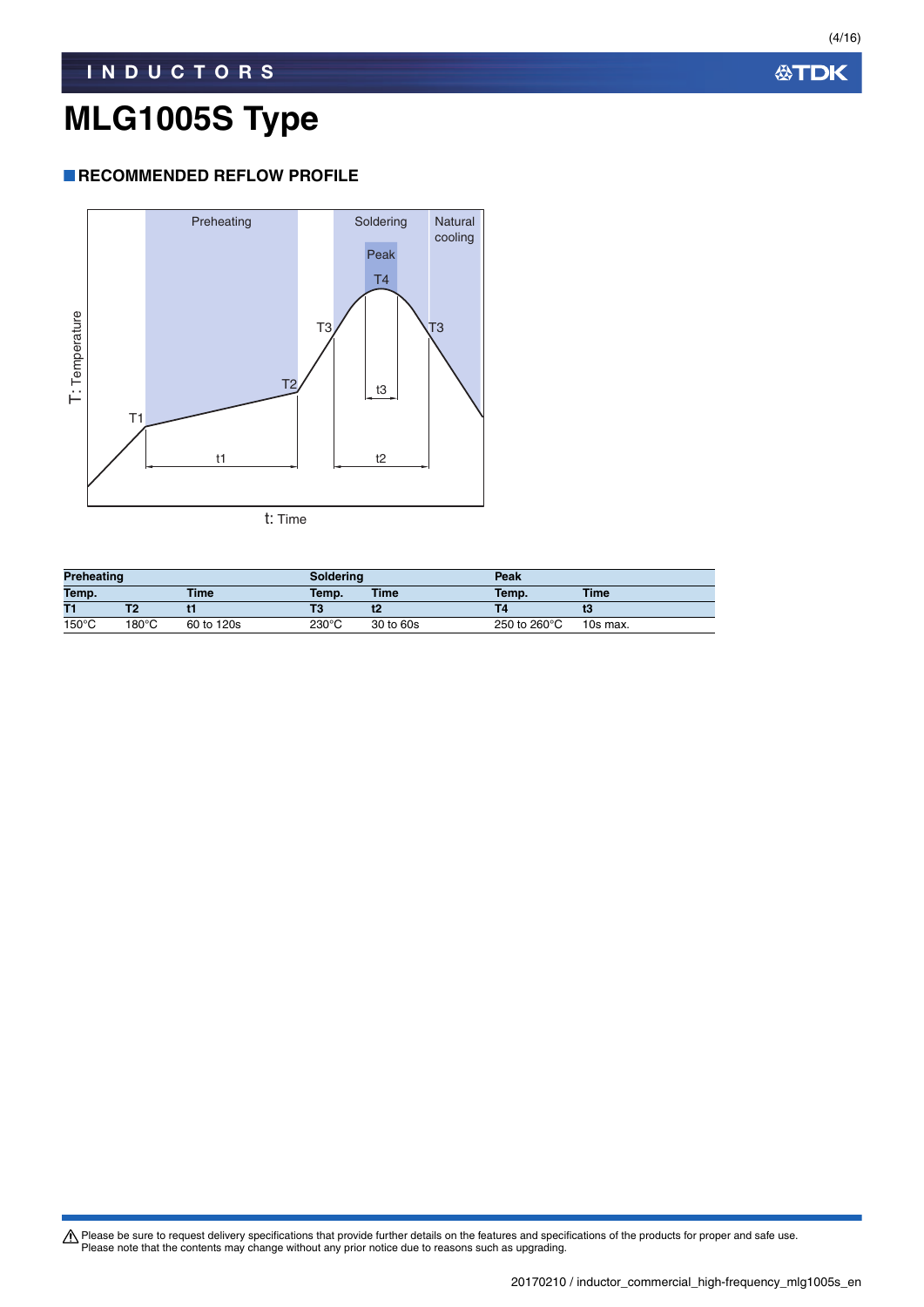### **SHAPE & DIMENSIONS**



Dimensions in mm



### **RECOMMENDED LAND PATTERN**



Please be sure to request delivery specifications that provide further details on the features and specifications of the products for proper and safe use.<br>Please note that the contents may change without any prior notice d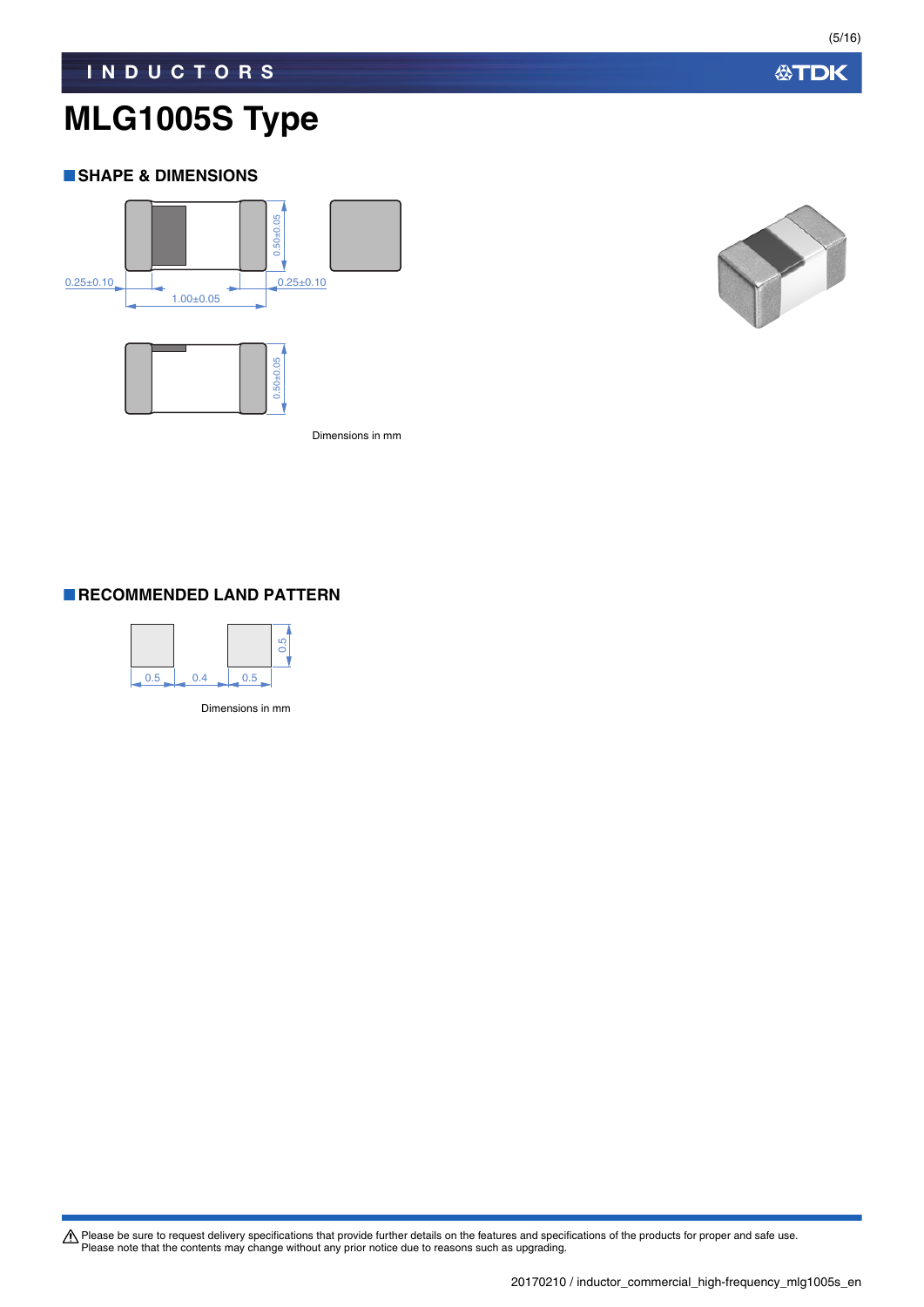### **ELECTRICAL CHARACTERISTICS**

### **CHARACTERISTICS SPECIFICATION TABLE**

| L    |                  | Q                        | L, Q measuring<br>frequency | Self-resonant<br>frequency |           | <b>DC</b> resistance |                 | <b>Rated current</b> | Part No.*        |
|------|------------------|--------------------------|-----------------------------|----------------------------|-----------|----------------------|-----------------|----------------------|------------------|
| (nH) | <b>Tolerance</b> | min.                     | (MHz)                       | (GHz)min.                  | (GHz)typ. | $(\Omega)$ max.      | $(\Omega)$ typ. | (mA)max.             |                  |
| 0.3  | ±0.1nH           |                          | 100                         | 10.0                       | 20up      | 0.10                 | 0.01            | 1000                 | MLG1005S0N3BT000 |
| 0.3  | ±0.2nH           |                          | 100                         | 10.0                       | 20up      | 0.10                 | 0.01            | 1000                 | MLG1005S0N3CT000 |
| 0.4  | ±0.1nH           |                          | 100                         | 10.0                       | 20up      | 0.10                 | 0.01            | 1000                 | MLG1005S0N4BT000 |
| 0.4  | ±0.2nH           |                          | 100                         | 10.0                       | 20up      | 0.10                 | 0.01            | 1000                 | MLG1005S0N4CT000 |
| 0.5  | ±0.1nH           | $\overline{\phantom{0}}$ | 100                         | 10.0                       | 20up      | 0.10                 | 0.01            | 1000                 | MLG1005S0N5BT000 |
| 0.5  | ±0.2nH           |                          | 100                         | 10.0                       | 20up      | 0.10                 | 0.01            | 1000                 | MLG1005S0N5CT000 |
| 0.6  | ±0.1nH           | $\equiv$                 | 100                         | 10.0                       | 20up      | 0.10                 | 0.01            | 1000                 | MLG1005S0N6BT000 |
| 0.6  | ±0.2nH           |                          | 100                         | 10.0                       | 20up      | 0.10                 | 0.01            | 1000                 | MLG1005S0N6CT000 |
| 0.7  | ±0.1nH           | $\overline{\phantom{0}}$ | 100                         | 10.0                       | 18.7      | 0.10                 | 0.02            | 1000                 | MLG1005S0N7BT000 |
| 0.7  | ±0.2nH           |                          | 100                         | 10.0                       | 18.7      | 0.10                 | 0.02            | 1000                 | MLG1005S0N7CT000 |
| 0.8  | ±0.1nH           | $\overline{\phantom{0}}$ | 100                         | 10.0                       | 16.4      | 0.10                 | 0.02            | 1000                 | MLG1005S0N8BT000 |
| 0.8  | ±0.2nH           |                          | 100                         | 10.0                       | 16.4      | 0.10                 | 0.02            | 1000                 | MLG1005S0N8CT000 |
| 0.9  | ±0.1nH           |                          | 100                         | 10.0                       | 17.7      | 0.10                 | 0.04            | 1000                 | MLG1005S0N9BT000 |
| 0.9  | ±0.2nH           |                          | 100                         | 10.0                       | 17.7      | 0.10                 | 0.04            | 1000                 | MLG1005S0N9CT000 |
| 1.0  | ±0.1nH           | $\overline{7}$           | 100                         | 10.0                       | 13.8      | 0.10                 | 0.04            | 1000                 | MLG1005S1N0BT000 |
| 1.0  | ±0.2nH           | $\overline{7}$           | 100                         | 10.0                       | 13.8      | 0.10                 | 0.04            | 1000                 | MLG1005S1N0CT000 |
| 1.0  | ±0.3nH           | $\overline{7}$           | 100                         | 10.0                       | 13.8      | 0.10                 | 0.04            | 1000                 | MLG1005S1N0ST000 |
| 1.1  | ±0.1nH           | $\overline{7}$           | 100                         | 10.0                       | 19.3      | 0.10                 | 0.03            | 1000                 | MLG1005S1N1BT000 |
| 1.1  | ±0.2nH           | $\overline{7}$           | 100                         | 10.0                       | 19.3      | 0.10                 | 0.03            | 1000                 | MLG1005S1N1CT000 |
| 1.1  | ±0.3nH           | $\overline{7}$           | 100                         | 10.0                       | 19.3      | 0.10                 | 0.03            | 1000                 | MLG1005S1N1ST000 |
| 1.2  | ±0.1nH           | $\overline{7}$           | 100                         | 10.0                       | 11.6      | 0.10                 | 0.04            | 1000                 | MLG1005S1N2BT000 |
| 1.2  | ±0.2nH           | $\overline{7}$           | 100                         | 10.0                       | 11.6      | 0.10                 | 0.04            | 1000                 | MLG1005S1N2CT000 |
| 1.2  | ±0.3nH           | $\overline{7}$           | 100                         | 10.0                       | 11.6      | 0.10                 | 0.04            | 1000                 | MLG1005S1N2ST000 |
| 1.3  | ±0.1nH           | $\overline{7}$           | 100                         | 8.0                        | 11.7      | 0.10                 | 0.04            | 1000                 | MLG1005S1N3BT000 |
| 1.3  | ±0.2nH           | $\overline{7}$           | 100                         | 8.0                        | 11.7      | 0.10                 | 0.04            | 1000                 | MLG1005S1N3CT000 |
| 1.3  | ±0.3nH           | $\overline{7}$           | 100                         | 8.0                        | 11.7      | 0.10                 | 0.04            | 1000                 | MLG1005S1N3ST000 |
| 1.5  | ±0.1nH           | $\overline{7}$           | 100                         | 8.0                        | 9.6       | 0.10                 | 0.06            | 1000                 | MLG1005S1N5BT000 |
| 1.5  | ±0.2nH           | $\overline{7}$           | 100                         | 8.0                        | 9.6       | 0.10                 | 0.06            | 1000                 | MLG1005S1N5CT000 |
| 1.5  | ±0.3nH           | $\overline{7}$           | 100                         | 8.0                        | 9.6       | 0.10                 | 0.06            | 1000                 | MLG1005S1N5ST000 |
| 1.6  | ±0.1nH           | $\overline{7}$           | 100                         | 7.5                        | 9.4       | 0.12                 | 0.05            | 1000                 | MLG1005S1N6BT000 |
| 1.6  | ±0.2nH           | $\overline{7}$           | 100                         | 7.5                        | 9.4       | 0.12                 | 0.05            | 1000                 | MLG1005S1N6CT000 |
| 1.6  | ±0.3nH           | $\overline{7}$           | 100                         | 7.5                        | 9.4       | 0.12                 | 0.05            | 1000                 | MLG1005S1N6ST000 |
| 1.8  | ±0.1nH           | $\overline{7}$           | 100                         | 8.0                        | 10.3      | 0.15                 | 0.06            | 900                  | MLG1005S1N8BT000 |
| 1.8  | ±0.2nH           | $\overline{7}$           | 100                         | 8.0                        | 10.3      | 0.15                 | 0.06            | 900                  | MLG1005S1N8CT000 |
| 1.8  | ±0.3nH           | $\overline{7}$           | 100                         | 8.0                        | 10.3      | 0.15                 | 0.06            | 900                  | MLG1005S1N8ST000 |
| 2.0  | ±0.1nH           | $\overline{7}$           | 100                         | 7.5                        | 9.3       | 0.15                 | 0.07            | 900                  | MLG1005S2N0BT000 |
| 2.0  | ±0.2nH           | $\overline{7}$           | 100                         | 7.5                        | 9.3       | 0.15                 | 0.07            | 900                  | MLG1005S2N0CT000 |
| 2.0  | ±0.3nH           | $\overline{7}$           | 100                         | 7.5                        | 9.3       | 0.15                 | 0.07            | 900                  | MLG1005S2N0ST000 |
| 2.2  | ±0.1nH           | $\overline{7}$           | 100                         | 7.0                        | 8.6       | 0.15                 | 0.08            | 900                  | MLG1005S2N2BT000 |
| 2.2  | ±0.2nH           | $\overline{7}$           | 100                         | 7.0                        | 8.6       | 0.15                 | 0.08            | 900                  | MLG1005S2N2CT000 |
| 2.2  | ±0.3nH           | $\overline{7}$           | 100                         | 7.0                        | 8.6       | 0.15                 | 0.08            | 900                  | MLG1005S2N2ST000 |
| 2.4  | ±0.1nH           | $\overline{7}$           | 100                         | 7.0                        | 8.2       | 0.15                 | 0.08            | 800                  | MLG1005S2N4BT000 |
| 2.4  | ±0.2nH           | 7                        | 100                         | 7.0                        | 8.2       | 0.15                 | 0.08            | 800                  | MLG1005S2N4CT000 |
| 2.4  | ±0.3nH           | $\overline{7}$           | 100                         | 7.0                        | 8.2       | 0.15                 | 0.08            | 800                  | MLG1005S2N4ST000 |
| 2.7  | ±0.1nH           | $\overline{7}$           | 100                         | 6.0                        | 7.3       | 0.15                 | 0.08            | 800                  | MLG1005S2N7BT000 |
| 2.7  | ±0.2nH           | $\overline{7}$           | 100                         | 6.0                        | 7.3       | 0.15                 | 0.08            | 800                  | MLG1005S2N7CT000 |
| 2.7  | ±0.3nH           | $\overline{7}$           | 100                         | 6.0                        | 7.3       | 0.15                 | 0.08            | 800                  | MLG1005S2N7ST000 |
|      |                  |                          |                             |                            |           |                      |                 |                      |                  |

Please contact us for ±2% inductance tolerance (code G) products.

#### ○ Measurement equipment

| Measurement item                                                                                                                                                                                                              | Product No.   | Manufacturer          |
|-------------------------------------------------------------------------------------------------------------------------------------------------------------------------------------------------------------------------------|---------------|-----------------------|
| L.Q                                                                                                                                                                                                                           | 4291B +16193A | Keysight Technologies |
| Self-resonant frequency                                                                                                                                                                                                       | 8720C         | Keysight Technologies |
| DC resistance                                                                                                                                                                                                                 | Type-7561     | Yokogawa              |
| and material and the communications are accepted to the control of the community of the community of the community of the community of the community of the community of the community of the community of the community of t |               |                       |

\* Equivalent measurement equipment may be used.

Please be sure to request delivery specifications that provide further details on the features and specifications of the products for proper and safe use.<br>Please note that the contents may change without any prior notice d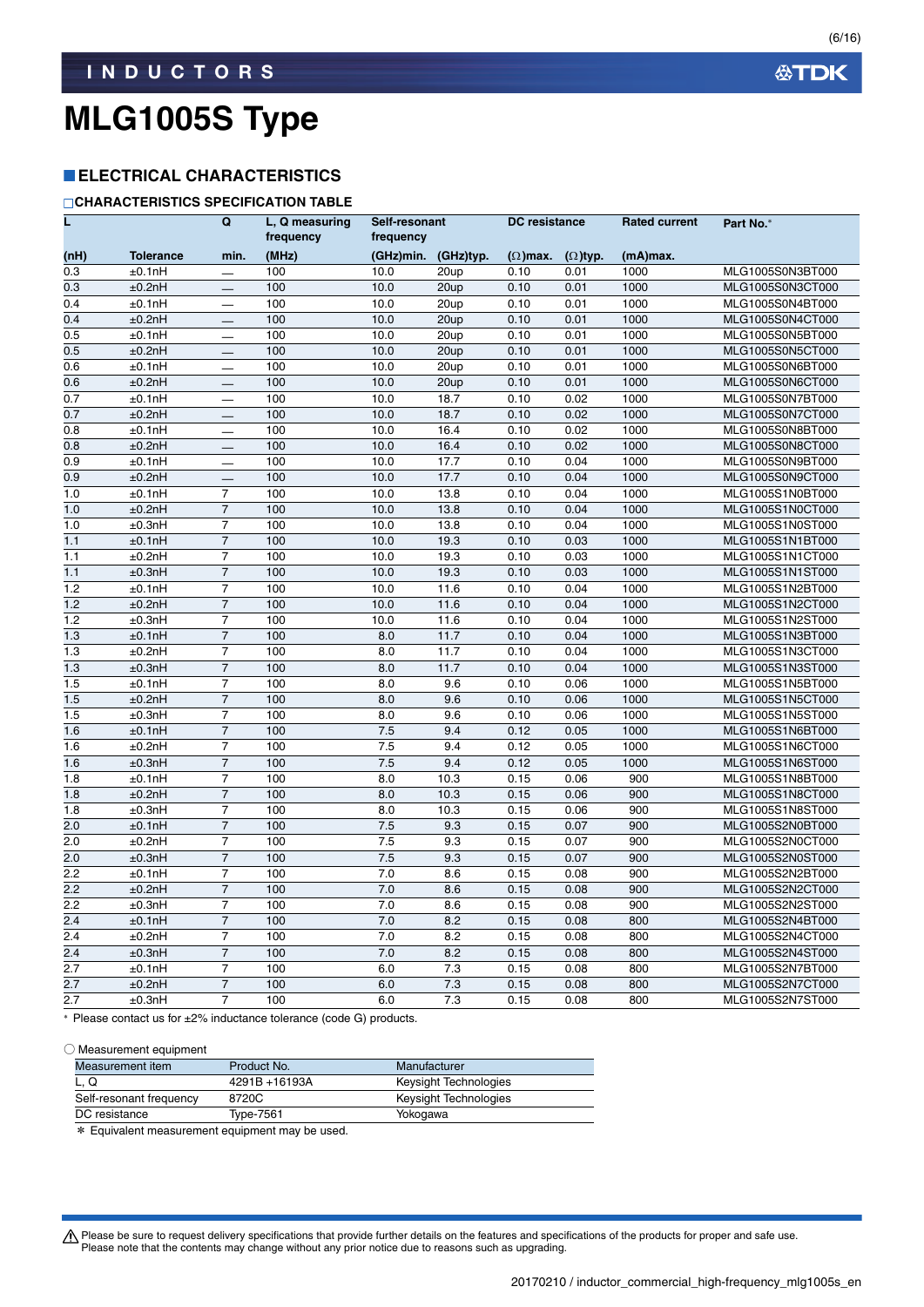### **ELECTRICAL CHARACTERISTICS**

### **CHARACTERISTICS SPECIFICATION TABLE**

|                 |                  | Q              | L, Q measuring<br>frequency | Self-resonant<br>frequency |           | <b>DC</b> resistance |                 | <b>Rated current</b> | Part No.*        |
|-----------------|------------------|----------------|-----------------------------|----------------------------|-----------|----------------------|-----------------|----------------------|------------------|
| (nH)            | <b>Tolerance</b> | min.           | (MHz)                       | (GHz)min.                  | (GHz)typ. | $(\Omega)$ max.      | $(\Omega)$ typ. | (mA)max.             |                  |
| 3.0             | ±0.1nH           | 7              | 100                         | 5.5                        | 6.8       | 0.2                  | 0.09            | 800                  | MLG1005S3N0BT000 |
| 3.0             | ±0.2nH           | $\overline{7}$ | 100                         | 5.5                        | 6.8       | 0.20                 | 0.09            | 800                  | MLG1005S3N0CT000 |
| 3.0             | ±0.3nH           | $\overline{7}$ | 100                         | 5.5                        | 6.8       | 0.20                 | 0.09            | 800                  | MLG1005S3N0ST000 |
| 3.3             | ±0.1nH           | 8              | 100                         | 5.0                        | 6.1       | 0.20                 | 0.09            | 800                  | MLG1005S3N3BT000 |
| 3.3             | ±0.2nH           | 8              | 100                         | 5.0                        | 6.1       | 0.20                 | 0.09            | 800                  | MLG1005S3N3CT000 |
| 3.3             | ±0.3nH           | 8              | 100                         | 5.0                        | 6.1       | 0.20                 | 0.09            | 800                  | MLG1005S3N3ST000 |
| 3.6             | ±0.1nH           | 8              | 100                         | 5.0                        | 6.7       | 0.20                 | 0.09            | 700                  | MLG1005S3N6BT000 |
| 3.6             | ±0.2nH           | 8              | 100                         | 5.0                        | 6.7       | 0.20                 | 0.09            | 700                  | MLG1005S3N6CT000 |
| 3.6             | ±0.3nH           | 8              | 100                         | 5.0                        | 6.7       | 0.20                 | 0.09            | 700                  | MLG1005S3N6ST000 |
| 3.9             | ±0.1nH           | 8              | 100                         | 5.0                        | 6.5       | 0.20                 | 0.11            | 700                  | MLG1005S3N9BT000 |
| 3.9             | ±0.2nH           | 8              | 100                         | 5.0                        | 6.5       | 0.20                 | 0.11            | 700                  | MLG1005S3N9CT000 |
| 3.9             | ±0.3nH           | 8              | 100                         | 5.0                        | 6.5       | 0.20                 | 0.11            | 700                  | MLG1005S3N9ST000 |
| 4.3             | ±0.2nH           | 8              | 100                         | 4.5                        | 6.0       | 0.20                 | 0.11            | 700                  | MLG1005S4N3CT000 |
| 4.3             | ±0.3nH           | 8              | 100                         | 4.5                        | 6.0       | 0.20                 | 0.11            | 700                  | MLG1005S4N3ST000 |
| 4.7             | ±0.2nH           | 8              | 100                         | 4.5                        | 5.4       | 0.25                 | 0.12            | 700                  | MLG1005S4N7CT000 |
| 4.7             | ±0.3nH           | 8              | 100                         | 4.5                        | 5.4       | 0.25                 | 0.12            | 700                  | MLG1005S4N7ST000 |
| 5.1             | ±0.2nH           | 8              | 100                         | 4.0                        | 5.0       | 0.25                 | 0.13            | 600                  | MLG1005S5N1CT000 |
| 5.1             | ±0.3nH           | 8              | 100                         | 4.0                        | 5.0       | 0.25                 | 0.13            | 600                  | MLG1005S5N1ST000 |
| 5.6             | ±0.2nH           | 8              | 100                         | 4.0                        | 5.3       | 0.25                 | 0.14            | 600                  | MLG1005S5N6CT000 |
| 5.6             | ±0.3nH           | 8              | 100                         | 4.0                        | 5.3       | 0.25                 | 0.14            | 600                  | MLG1005S5N6ST000 |
| 6.2             | ±0.3nH           | 8              | 100                         | 4.0                        | 4.7       | 0.25                 | 0.16            | 600                  | MLG1005S6N2ST000 |
| 6.2             | ±3%              | 8              | 100                         | 4.0                        | 4.7       | 0.25                 | 0.16            | 600                  | MLG1005S6N2HT000 |
| 6.8             | ±3%              | 8              | 100                         | 3.5                        | 4.4       | 0.25                 | 0.15            | 600                  | MLG1005S6N8HT000 |
| 6.8             | ±5%              | 8              | 100                         | 3.5                        | 4.4       | 0.25                 | 0.15            | 600                  | MLG1005S6N8JT000 |
| 7.5             | ±3%              | 8              | 100                         | 3.0                        | 4.1       | 0.25                 | 0.15            | 500                  | MLG1005S7N5HT000 |
| 7.5             | ±5%              | 8              | 100                         | 3.0                        | 4.1       | 0.25                 | 0.15            | 500                  | MLG1005S7N5JT000 |
| 8.2             | ±3%              | 8              | 100                         | 3.0                        | 4.0       | 0.30                 | 0.19            | 500                  | MLG1005S8N2HT000 |
| 8.2             | ±5%              | 8              | 100                         | 3.0                        | 4.0       | 0.30                 | 0.19            | 500                  | MLG1005S8N2JT000 |
| 9.1             | $\pm 3\%$        | 8              | 100                         | 3.0                        | 3.8       | 0.30                 | 0.20            | 500                  | MLG1005S9N1HT000 |
| 9.1             | ±5%              | 8              | 100                         | 3.0                        | 3.8       | 0.30                 | 0.20            | 500                  | MLG1005S9N1JT000 |
| 10              | ±3%              | 8              | 100                         | 2.5                        | 3.4       | 0.35                 | 0.22            | 500                  | MLG1005S10NHT000 |
| 10              | ±5%              | 8              | 100                         | 2.5                        | 3.4       | 0.35                 | 0.22            | 500                  | MLG1005S10NJT000 |
| 11              | ±3%              | 8              | 100                         | 2.5                        | 3.5       | 0.40                 | 0.28            | 400                  | MLG1005S11NHT000 |
| $\overline{11}$ | ±5%              | $\overline{8}$ | 100                         | 2.5                        | 3.5       | 0.40                 | 0.28            | 400                  | MLG1005S11NJT000 |
| 12              | ±3%              | 8              | 100                         | 2.5                        | 3.0       | 0.40                 | 0.25            | 400                  | MLG1005S12NHT000 |
| 12              | ±5%              | 8              | 100                         | 2.5                        | 3.0       | 0.40                 | 0.25            | 400                  | MLG1005S12NJT000 |
| 13              | $\pm 3\%$        | 8              | 100                         | 2.4                        | 2.9       | 0.50                 | 0.26            | 400                  | MLG1005S13NHT000 |
| 13              | ±5%              | 8              | 100                         | 2.4                        | 2.9       | 0.50                 | 0.26            | 400                  | MLG1005S13NJT000 |
| 15              | ±3%              | 8              | 100                         | 2.2                        | 2.8       | 0.55                 | 0.35            | 400                  | MLG1005S15NHT000 |
| 15              | ±5%              | 8              | 100                         | 2.2                        | 2.8       | 0.55                 | 0.35            | 400                  | MLG1005S15NJT000 |
| 16              | ±3%              | 8              | 100                         | 2.1                        | 2.7       | 0.55                 | 0.32            | 400                  | MLG1005S16NHT000 |
| 16              | ±5%              | 8              | 100                         | 2.1                        | 2.7       | 0.55                 | 0.32            | 400                  | MLG1005S16NJT000 |
| 18              | ±3%              | 8              | 100                         | 2.0                        | 2.5       | 0.60                 | 0.40            | 350                  | MLG1005S18NHT000 |
| 18              | ±5%              | 8              | 100                         | 2.0                        | 2.5       | 0.60                 | 0.40            | 350                  | MLG1005S18NJT000 |
| 20              | ±3%              | 8              | 100                         | 1.9                        | 2.4       | 0.60                 | 0.38            | 350                  | MLG1005S20NHT000 |
| 20              | ±5%              | 8              | 100                         | 1.9                        | 2.4       | 0.60                 | 0.38            | 350                  | MLG1005S20NJT000 |
| 22              | ±3%              | 8              | 100                         | 1.7                        | 2.2       | 0.70                 | 0.46            | 350                  | MLG1005S22NHT000 |
| $\overline{22}$ | ±5%              | 8              | 100                         | 1.7                        | 2.2       | 0.70                 | 0.46            | 350                  | MLG1005S22NJT000 |

\* Please contact us for ±2% inductance tolerance (code G) products.

#### ○ Measurement equipment

| Measurement item        | Product No.   | Manufacturer                 |
|-------------------------|---------------|------------------------------|
| L.Q                     | 4291B +16193A | <b>Keysight Technologies</b> |
| Self-resonant frequency | 8720C         | Keysight Technologies        |
| DC resistance           | Type-7561     | Yokogawa                     |

\* Equivalent measurement equipment may be used.

(7/16)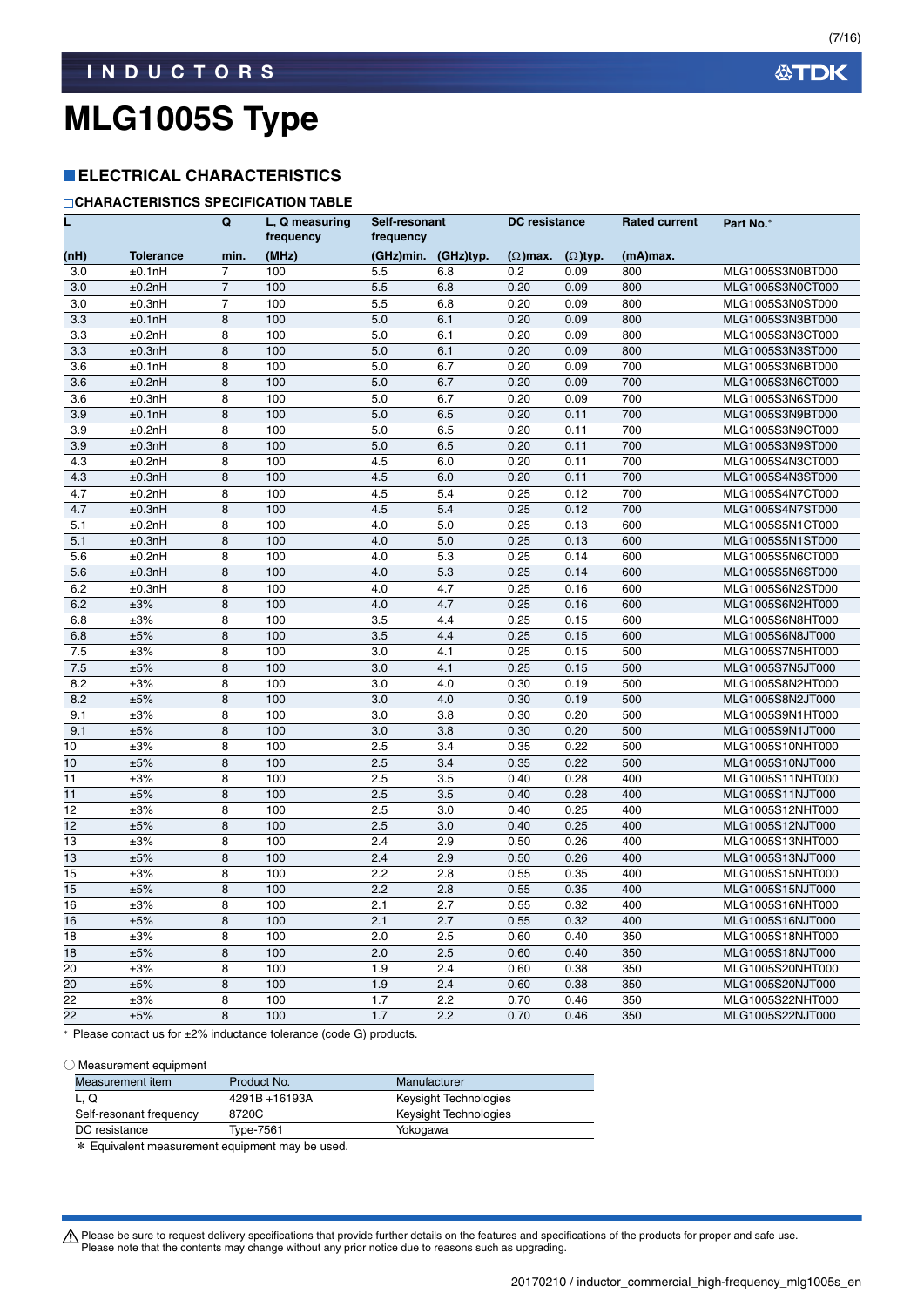### **ELECTRICAL CHARACTERISTICS**

### **CHARACTERISTICS SPECIFICATION TABLE**

|      |                  | Q       | L. Q measuring<br>frequency | frequency | Self-resonant<br><b>DC</b> resistance |                 | <b>Rated current</b> | Part No.* |                  |
|------|------------------|---------|-----------------------------|-----------|---------------------------------------|-----------------|----------------------|-----------|------------------|
| (nH) | <b>Tolerance</b> | min.    | (MHz)                       | (GHz)min. | (GHz)typ.                             | $(\Omega)$ max. | $(\Omega)$ typ.      | (mA)max.  |                  |
| 24   | ±3%              | 8       | 100                         | 1.7       | 2.1                                   | 0.70            | 0.43                 | 350       | MLG1005S24NHT000 |
| 24   | ±5%              | 8       | 100                         | 1.7       | 2.1                                   | 0.70            | 0.43                 | 350       | MLG1005S24NJT000 |
| 27   | ±3%              | 8       | 100                         | 1.6       | 2.0                                   | 0.80            | 0.53                 | 300       | MLG1005S27NHT000 |
| 27   | ±5%              | 8       | 100                         | 1.6       | 2.0                                   | 0.80            | 0.53                 | 300       | MLG1005S27NJT000 |
| 30   | ±3%              | 8       | 100                         | 1.5       | 1.9                                   | 0.80            | 0.50                 | 300       | MLG1005S30NHT000 |
| 30   | ±5%              | 8       | 100                         | 1.5       | 1.9                                   | 0.80            | 0.50                 | 300       | MLG1005S30NJT000 |
| 33   | $\pm 3\%$        | 8       | 100                         | 1.4       | 1.8                                   | 0.90            | 0.59                 | 300       | MLG1005S33NHT000 |
| 33   | ±5%              | 8       | 100                         | 1.4       | 1.8                                   | 0.90            | 0.59                 | 300       | MLG1005S33NJT000 |
| 36   | $\pm 3\%$        | 8       | 100                         | 1.3       | 1.7                                   | 1.00            | 0.62                 | 250       | MLG1005S36NHT000 |
| 36   | ±5%              | 8       | 100                         | 1.3       | 1.7                                   | 1.00            | 0.62                 | 250       | MLG1005S36NJT000 |
| 39   | ±3%              | 8       | 100                         | 1.2       | 1.6                                   | 1.00            | 0.65                 | 250       | MLG1005S39NHT000 |
| 39   | ±5%              | 8       | 100                         | 1.2       | 1.6                                   | 1.00            | 0.65                 | 250       | MLG1005S39NJT000 |
| 43   | ±3%              | 8       | 100                         | 1.2       | 1.6                                   | 1.10            | 0.67                 | 250       | MLG1005S43NHT000 |
| 43   | ±5%              | 8       | 100                         | 1.2       | 1.6                                   | 1.10            | 0.67                 | 250       | MLG1005S43NJT000 |
| 47   | $\pm 3\%$        | 8       | 100                         | 1.1       | 1.4                                   | 1.20            | 0.75                 | 250       | MLG1005S47NHT000 |
| 47   | ±5%              | 8       | 100                         | 1.1       | 1.4                                   | 1.20            | 0.75                 | 250       | MLG1005S47NJT000 |
| 51   | ±3%              | 8       | 100                         | 1.1       | 1.5                                   | 1.20            | 0.72                 | 250       | MLG1005S51NHT000 |
| 51   | ±5%              | 8       | 100                         | 1.1       | 1.5                                   | 1.20            | 0.72                 | 250       | MLG1005S51NJT000 |
| 56   | ±3%              | 8       | 100                         | 1.0       | 1.3                                   | 1.30            | 0.83                 | 200       | MLG1005S56NHT000 |
| 56   | ±5%              | 8       | 100                         | 1.0       | 1.3                                   | 1.30            | 0.83                 | 200       | MLG1005S56NJT000 |
| 62   | ±3%              | 8       | 100                         | 1.0       | 1.3                                   | 1.40            | 0.85                 | 200       | MLG1005S62NHT000 |
| 62   | ±5%              | 8       | 100                         | 1.0       | 1.3                                   | 1.40            | 0.85                 | 200       | MLG1005S62NJT000 |
| 68   | ±3%              | 8       | 100                         | 0.8       | 1.1                                   | 1.50            | 0.87                 | 200       | MLG1005S68NHT000 |
| 68   | ±5%              | 8       | 100                         | 0.8       | 1.1                                   | 1.50            | 0.87                 | 200       | MLG1005S68NJT000 |
| 75   | ±3%              | 8       | 100                         | 0.75      | 1.1                                   | 1.50            | 0.93                 | 200       | MLG1005S75NHT000 |
| 75   | ±5%              | 8       | 100                         | 0.75      | 1.1                                   | 1.50            | 0.93                 | 200       | MLG1005S75NJT000 |
| 82   | $\pm 3\%$        | 8       | 100                         | 0.7       | 1.0                                   | 1.60            | 1.01                 | 200       | MLG1005S82NHT000 |
| 82   | ±5%              | 8       | 100                         | 0.7       | 1.0                                   | 1.60            | 1.01                 | 200       | MLG1005S82NJT000 |
| 91   | ±3%              | 8       | 100                         | 0.7       | 0.9                                   | 1.80            | 1.14                 | 200       | MLG1005S91NHT000 |
| 91   | ±5%              | 8       | 100                         | 0.7       | 0.9                                   | 1.80            | 1.14                 | 200       | MLG1005S91NJT000 |
| 100  | ±3%              | 8       | 100                         | 0.7       | 0.9                                   | 2.00            | 1.37                 | 200       | MLG1005SR10HT000 |
| 100  | ±5%              | 8       | 100                         | 0.7       | 0.9                                   | 2.00            | 1.37                 | 200       | MLG1005SR10JT000 |
| 110  | ±3%              | 8       | 100                         | 0.7       | 0.9                                   | 2.20            | 1.48                 | 150       | MLG1005SR11HT000 |
| 110  | ±5%              | $\bf 8$ | 100                         | 0.7       | 0.9                                   | 2.20            | 1.48                 | 150       | MLG1005SR11JT000 |
| 120  | ±3%              | 8       | 100                         | 0.6       | 0.8                                   | 2.20            | 1.48                 | 150       | MLG1005SR12HT000 |
| 120  | ±5%              | 8       | 100                         | 0.6       | 0.8                                   | 2.20            | 1.48                 | 150       | MLG1005SR12JT000 |
| 130  | $\pm 3\%$        | 8       | 100                         | 0.6       | 0.8                                   | 2.50            | 1.68                 | 150       | MLG1005SR13HT000 |
| 130  | ±5%              | 8       | 100                         | 0.6       | 0.8                                   | 2.50            | 1.68                 | 150       | MLG1005SR13JT000 |
| 150  | ±3%              | 8       | 100                         | 0.55      | 0.7                                   | 3.50            | 2.44                 | 150       | MLG1005SR15HT000 |
| 150  | ±5%              | 8       | 100                         | 0.55      | 0.7                                   | 3.50            | 2.44                 | 150       | MLG1005SR15JT000 |
| 160  | ±3%              | 8       | 100                         | 0.5       | 0.6                                   | 3.80            | 2.74                 | 150       | MLG1005SR16HT000 |
| 160  | ±5%              | 8       | 100                         | 0.5       | 0.6                                   | 3.80            | 2.74                 | 150       | MLG1005SR16JT000 |
| 180  | ±3%              | 8       | 100                         | 0.5       | 0.6                                   | 3.80            | 2.88                 | 150       | MLG1005SR18HT000 |
| 180  | ±5%              | 8       | 100                         | 0.5       | 0.6                                   | 3.80            | 2.88                 | 150       | MLG1005SR18JT000 |
| 200  | $\pm 3\%$        | 8       | 100                         | 0.42      | 0.5                                   | 4.20            | 3.15                 | 100       | MLG1005SR20HT000 |
| 200  | ±5%              | 8       | 100                         | 0.42      | 0.5                                   | 4.20            | 3.15                 | 100       | MLG1005SR20JT000 |
| 220  | ±3%              | 8       | 100                         | 0.45      | 0.5                                   | 4.20            | 3.02                 | 100       | MLG1005SR22HT000 |
| 220  | ±5%              | 8       | 100                         | 0.45      | 0.5                                   | 4.20            | 3.02                 | 100       | MLG1005SR22JT000 |

Please contact us for ±2% inductance tolerance (code G) products.

#### ○ Measurement equipment

| Measurement item        | Product No.   | Manufacturer          |
|-------------------------|---------------|-----------------------|
| L.Q                     | 4291B +16193A | Keysight Technologies |
| Self-resonant frequency | 8720C         | Keysight Technologies |
| DC resistance           | Type-7561     | Yokogawa              |

\* Equivalent measurement equipment may be used.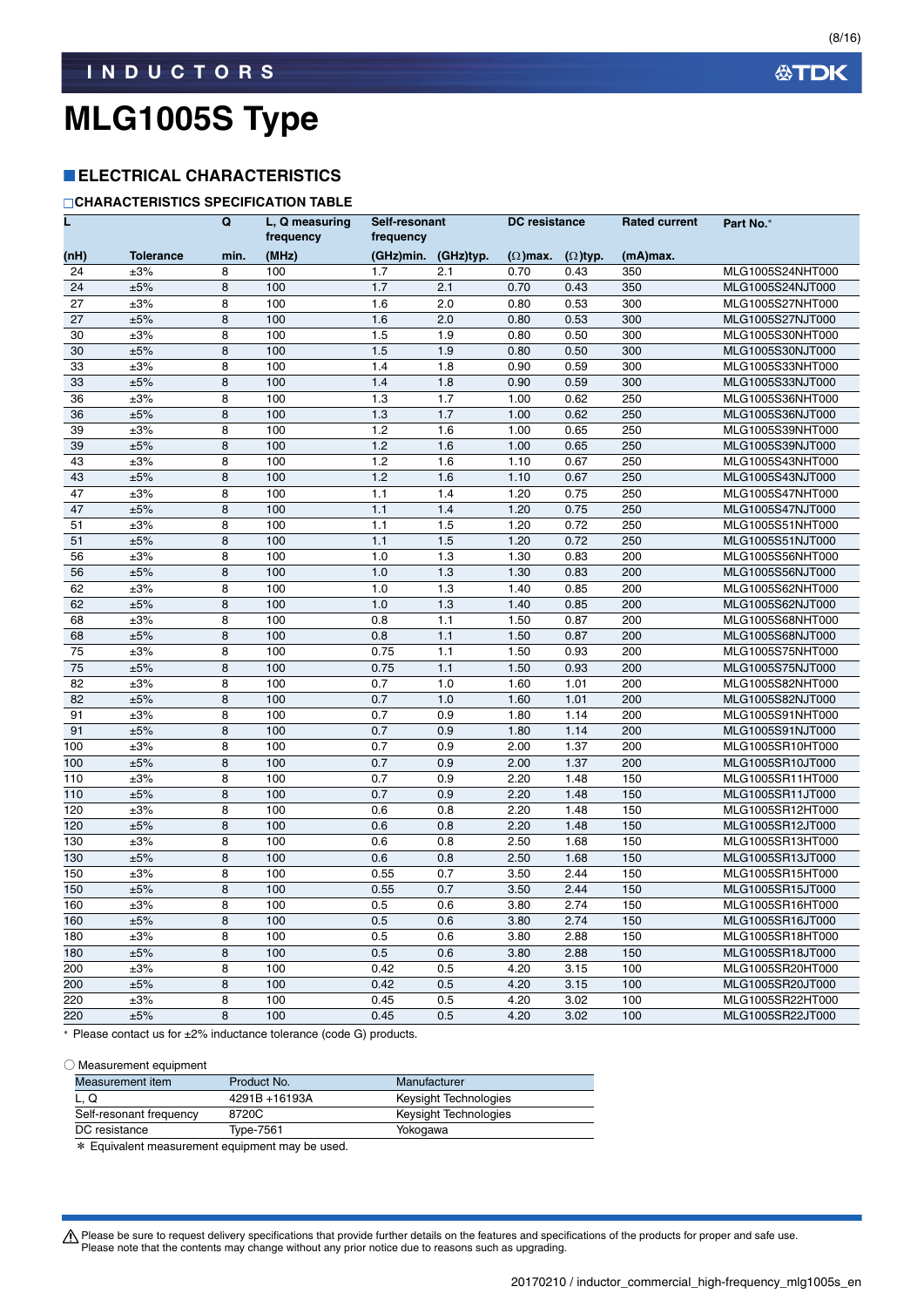### **ELECTRICAL CHARACTERISTICS**

### **CHARACTERISTICS SPECIFICATION TABLE**

|      |           | Q    | L, Q measuring<br>frequency | Self-resonant<br>frequency |           | <b>DC</b> resistance |                 | <b>Rated current</b> | Part No.*        |
|------|-----------|------|-----------------------------|----------------------------|-----------|----------------------|-----------------|----------------------|------------------|
| (nH) | Tolerance | min. | (MHz)                       | (GHz)min.                  | (GHz)typ. | $(\Omega)$ max.      | $(\Omega)$ typ. | $(mA)$ max.          |                  |
| 240  | ±3%       | 8    | 100                         | 0.4                        | 0.5       | 4.8                  | 3.42            | 100                  | MLG1005SR24HT000 |
| 240  | ±5%       | 8    | 100                         | 0.4                        | 0.5       | 4.80                 | 3.42            | 100                  | MLG1005SR24JT000 |
| 270  | ±3%       | 8    | 100                         | 0.4                        | 0.5       | 4.80                 | 3.54            | 100                  | MLG1005SR27HT000 |
| 270  | ±5%       | 8    | 100                         | 0.4                        | 0.5       | 4.80                 | 3.54            | 100                  | MLG1005SR27JT000 |
| 300  | ±3%       | 6    | 50                          | 0.35                       | 0.4       | 6.50                 | 4.82            | 50                   | MLG1005SR30HT000 |
| 300  | ±5%       | 6    | 50                          | 0.35                       | 0.4       | 6.50                 | 4.82            | 50                   | MLG1005SR30JT000 |
| 330  | ±3%       | 6    | 50                          | 0.35                       | 0.4       | 7.00                 | 5.21            | 50                   | MLG1005SR33HT000 |
| 330  | ±5%       | 6    | 50                          | 0.35                       | 0.4       | 7.00                 | 5.21            | 50                   | MLG1005SR33JT000 |
| 360  | ±3%       | 6    | 50                          | 0.3                        | 0.4       | 7.50                 | 5.39            | 50                   | MLG1005SR36HT000 |
| 360  | ±5%       | 6    | 50                          | 0.3                        | 0.4       | 7.50                 | 5.39            | 50                   | MLG1005SR36JT000 |
| 390  | ±3%       | 6    | 50                          | 0.3                        | 0.4       | 8.00                 | 5.97            | 50                   | MLG1005SR39HT000 |
| 390  | ±5%       | 6    | 50                          | 0.3                        | 0.4       | 8.00                 | 5.97            | 50                   | MLG1005SR39JT000 |

Please contact us for ±2% inductance tolerance (code G) products.

#### ○ Measurement equipment

| Measurement item        | Product No.   | Manufacturer          |
|-------------------------|---------------|-----------------------|
| L.Q                     | 4291B +16193A | Keysight Technologies |
| Self-resonant frequency | 8720C         | Keysight Technologies |
| DC resistance           | Tvpe-7561     | Yokogawa              |
|                         |               |                       |

\* Equivalent measurement equipment may be used.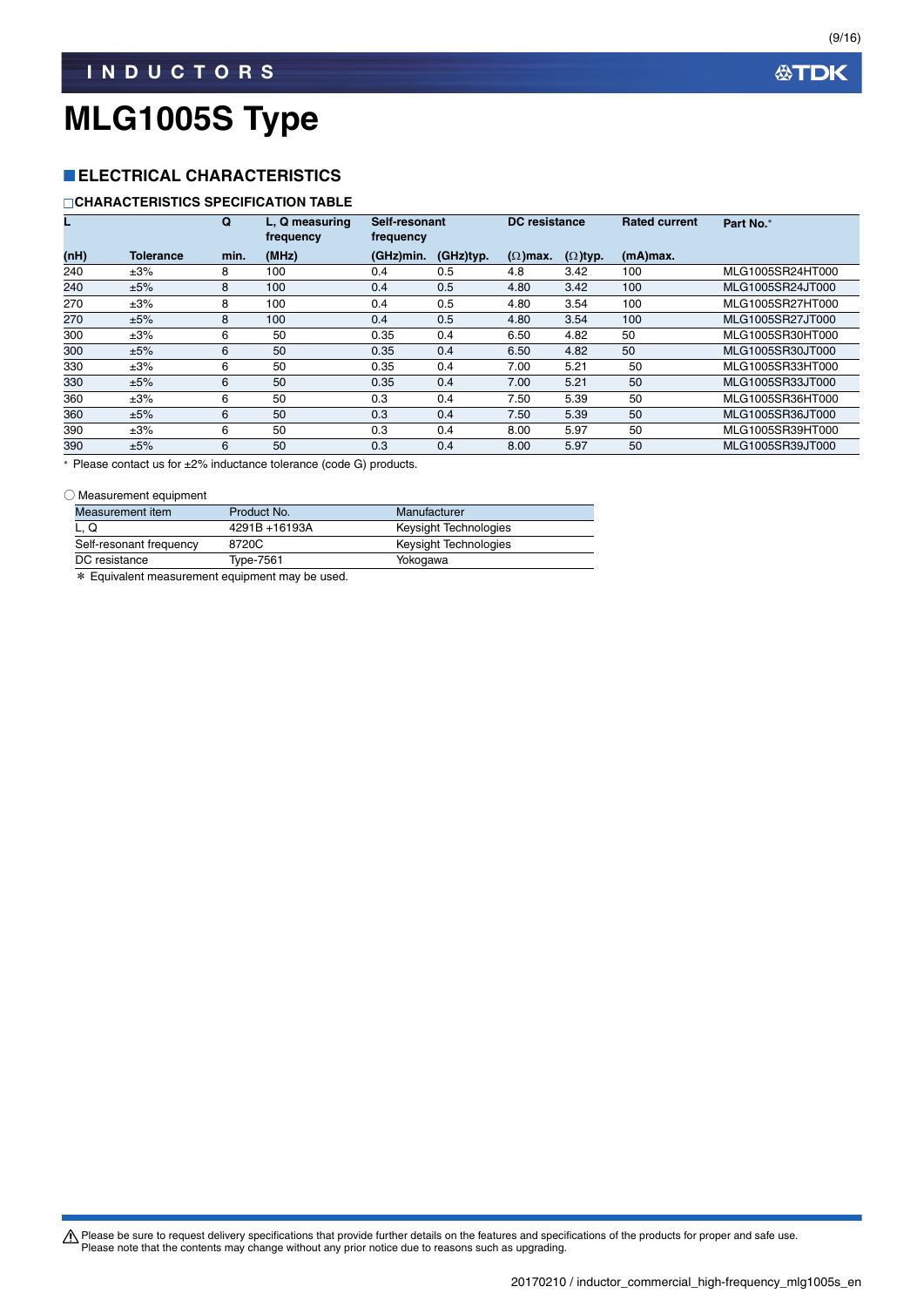### **ELECTRICAL CHARACTERISTICS**

#### **L, Q FREQUENCY CHARACTERISTICS TABLE**

| L(nH)typ.        |               |        |           |        | Q typ.        |               |        |           |                     | Part No.*        |
|------------------|---------------|--------|-----------|--------|---------------|---------------|--------|-----------|---------------------|------------------|
| 500MHz           | <b>800MHz</b> | 1.8GHz | $2.0$ GHz | 2.4GHz | <b>500MHz</b> | <b>800MHz</b> | 1.8GHz | $2.0$ GHz | 2.4GHz              |                  |
| 0.3              | 0.3           | 0.3    | 0.3       | 0.3    | 22min.        | 27min.        | 46min. | 49min.    | 53min.              | MLG1005S0N3BT000 |
| 0.3              | 0.3           | 0.3    | 0.3       | 0.3    | 22min.        | 27min.        | 46min. | 49min.    | 53min.              | MLG1005S0N3CT000 |
| 0.4              | 0.4           | 0.4    | 0.4       | 0.4    | 22min.        | 27min.        | 46min. | 49min.    | $\overline{5}3min.$ | MLG1005S0N4BT000 |
| 0.4              | 0.4           | 0.4    | 0.4       | 0.4    | 22min.        | 27min.        | 46min. | 49min.    | 53min.              | MLG1005S0N4CT000 |
| 0.5              | 0.5           | 0.5    | 0.5       | 0.5    | 22min.        | 27min.        | 46min. | 49min.    | 53min.              | MLG1005S0N5BT000 |
| 0.5              | 0.5           | 0.5    | 0.5       | 0.5    | 22min.        | 27min.        | 46min. | 49min.    | 53min.              | MLG1005S0N5CT000 |
| 0.6              | 0.6           | 0.6    | 0.6       | 0.6    | 22            | 27            | 46     | 49        | 53                  | MLG1005S0N6BT000 |
| 0.6              | 0.6           | 0.6    | 0.6       | 0.6    | 22            | 27            | 46     | 49        | 53                  | MLG1005S0N6CT000 |
| 0.7              | 0.7           | 0.7    | 0.7       | 0.7    | 22            | 28            | 45     | 49        | 54                  | MLG1005S0N7BT000 |
| 0.7              | 0.7           | 0.7    | 0.7       | 0.7    | 22            | 28            | 45     | 49        | 54                  | MLG1005S0N7CT000 |
| 0.8              | 0.8           | 0.8    | 0.8       | 0.8    | 26            | 34            | 57     | 60        | 66                  | MLG1005S0N8BT000 |
| 0.8              | 0.8           | 0.8    | 0.8       | 0.8    | 26            | 34            | 57     | 60        | 66                  | MLG1005S0N8CT000 |
| 0.9              | 0.8           | 0.8    | 0.8       | 0.8    | 21            | 27            | 44     | 47        | 53                  | MLG1005S0N9BT000 |
| 0.9              | 0.8           | 0.8    | 0.8       | 0.8    | 21            | 27            | 44     | 47        | 53                  | MLG1005S0N9CT000 |
| 0.9              | 0.9           | 0.9    | 0.9       | 0.9    | 22            | 29            | 48     | 50        | 56                  | MLG1005S1N0BT000 |
| 0.9              | 0.9           | 0.9    | 0.9       | 0.9    | 22            | 29            | 48     | 50        | 56                  | MLG1005S1N0CT000 |
| 0.9              | 0.9           | 0.9    | 0.9       | 0.9    | 22            | 29            | 48     | 50        | 56                  | MLG1005S1N0ST000 |
| 1.0              | 1.0           | 1.0    | 1.0       | 1.0    | 23            | 29            | 47     | 50        | 57                  | MLG1005S1N1BT000 |
| 1.0              | 1.0           | 1.0    | 1.0       | 1.0    | 23            | 29            | 47     | 50        | 57                  | MLG1005S1N1CT000 |
| 1.0              | 1.0           | 1.0    | 1.0       | 1.0    | 23            | 29            | 47     | 50        | 57                  | MLG1005S1N1ST000 |
| 1.1              | 1.1           | 1.1    | 1.1       | 1.1    | 23            | 29            | 48     | 50        | 56                  | MLG1005S1N2BT000 |
| 1.1              | 1.1           | 1.1    | 1.1       | 1.1    | 23            | 29            | 48     | 50        | 56                  | MLG1005S1N2CT000 |
| 1.1              | 1.1           | 1.1    | 1.1       | 1.1    | 23            | 29            | 48     | 50        | 56                  | MLG1005S1N2ST000 |
| 1.2              | 1.2           | 1.2    | 1.2       | 1.2    | 22            | 27            | 44     | 47        | 53                  | MLG1005S1N3BT000 |
| 1.2              | 1.2           | 1.2    | 1.2       | 1.2    | 22            | 27            | 44     | 47        | 53                  | MLG1005S1N3CT000 |
| 1.2              | 1.2           | 1.2    | 1.2       | 1.2    | 22            | 27            | 44     | 47        | 53                  | MLG1005S1N3ST000 |
| 1.4              | 1.4           | 1.4    | 1.5       | 1.5    | 23            | 29            | 47     | 50        | 56                  | MLG1005S1N5BT000 |
| $\overline{1.4}$ | 1.4           | 1.4    | 1.5       | 1.5    | 23            | 29            | 47     | 50        | 56                  | MLG1005S1N5CT000 |
| 1.4              | 1.4           | 1.4    | 1.5       | 1.5    | 23            | 29            | 47     | 50        | 56                  | MLG1005S1N5ST000 |
| 1.5              | 1.5           | 1.5    | 1.6       | 1.6    | 23            | 29            | 46     | 49        | 54                  | MLG1005S1N6BT000 |
| 1.5              | 1.5           | 1.5    | 1.6       | 1.6    | 23            | 29            | 46     | 49        | 54                  | MLG1005S1N6CT000 |
| 1.5              | 1.5           | 1.5    | 1.6       | 1.6    | 23            | 29            | 46     | 49        | 54                  | MLG1005S1N6ST000 |
| 1.7              | 1.7           | 1.7    | 1.7       | 1.7    | 20            | 26            | 41     | 43        | 49                  | MLG1005S1N8BT000 |
| 1.7              | 1.7           | 1.7    | 1.7       | 1.7    | 20            | 26            | 41     | 43        | 49                  | MLG1005S1N8CT000 |
| 1.7              | 1.7           | 1.7    | 1.7       | 1.7    | 20            | 26            | 41     | 43        | 49                  | MLG1005S1N8ST000 |
| 1.9              | 1.9           | 1.9    | 1.9       | 1.9    | 21            | 25            | 41     | 43        | 48                  | MLG1005S2N0BT000 |
| 1.9              | 1.9           | 1.9    | 1.9       | 1.9    | 21            | 25            | 41     | 43        | 48                  | MLG1005S2N0CT000 |
| 1.9              | 1.9           | 1.9    | 1.9       | 1.9    | 21            | 25            | 41     | 43        | 48                  | MLG1005S2N0ST000 |
| 2.1              | 2.1           | 2.1    | 2.1       | 2.2    | 22            | 27            | 44     | 47        | 52                  | MLG1005S2N2BT000 |
| 2.1              | 2.1           | 2.1    | 2.1       | 2.2    | 22            | 27            | 44     | 47        | 52                  | MLG1005S2N2CT000 |
| 2.1              | 2.1           | 2.1    | 2.1       | 2.2    | 22            | 27            | 44     | 47        | 52                  | MLG1005S2N2ST000 |
| $\overline{2.3}$ | 2.3           | 2.3    | 2.3       | 2.4    | 21            | 26            | 42     | 44        | 49                  | MLG1005S2N4BT000 |
| 2.3              | 2.3           | 2.3    | 2.3       | 2.4    | 21            | 26            | 42     | 44        | 49                  | MLG1005S2N4CT000 |
| 2.3              | 2.3           | 2.3    | 2.3       | 2.4    | 21            | 26            | 42     | 44        | 49                  | MLG1005S2N4ST000 |
| 2.6              | 2.6           | 2.6    | 2.7       | 2.7    | 22            | 27            | 43     | 45        | 50                  | MLG1005S2N7BT000 |
| 2.6              | 2.6           | 2.6    | 2.7       | 2.7    | 22            | 27            | 43     | 45        | 50                  | MLG1005S2N7CT000 |
| 2.6              | 2.6           | 2.6    | 2.7       | 2.7    | 22            | 27            | 43     | 45        | 50                  | MLG1005S2N7ST000 |
| 2.9              | 2.9           | 3.0    | 3.0       | 3.1    | 24            | 29            | 47     | 49        | 54                  | MLG1005S3N0BT000 |
| 2.9              | 2.9           | 3.0    | 3.0       | 3.1    | 24            | 29            | 47     | 49        | 54                  | MLG1005S3N0CT000 |
| 2.9              | 2.9           | 3.0    | 3.0       | 3.1    | 24            | 29            | 47     | 49        | 54                  | MLG1005S3N0ST000 |

Please contact us for ±2% inductance tolerance (code G) products.

#### ○ Measurement equipment

| Product No.                                    | Manufacturer          |  |  |  |
|------------------------------------------------|-----------------------|--|--|--|
| 4291B +16193A                                  | Keysight Technologies |  |  |  |
| * Equivalent measurement equipment may be used |                       |  |  |  |

\* Equivalent measurement equipment may be used.

Please be sure to request delivery specifications that provide further details on the features and specifications of the products for proper and safe use.<br>Please note that the contents may change without any prior notice d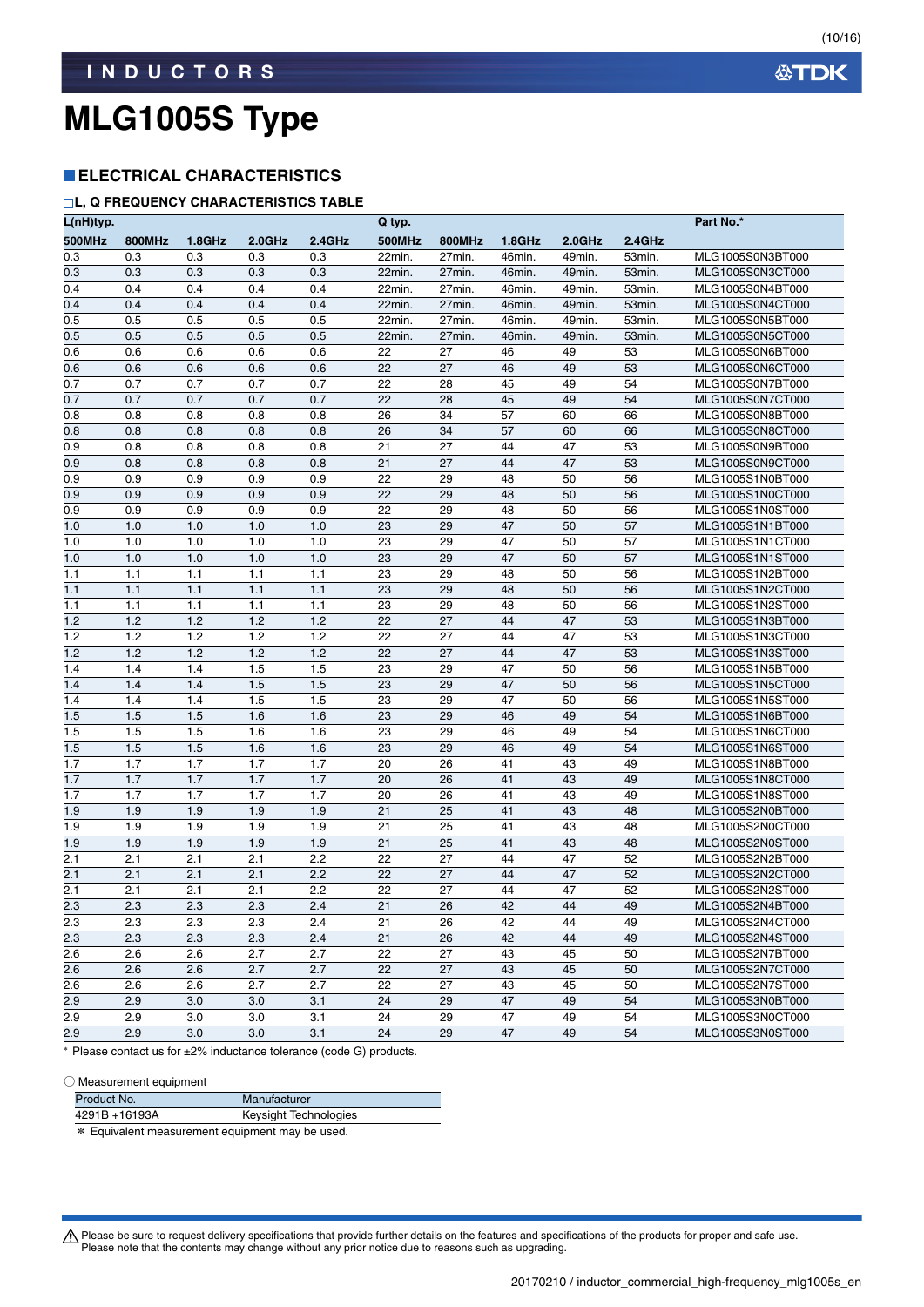### **ELECTRICAL CHARACTERISTICS**

#### **L, Q FREQUENCY CHARACTERISTICS TABLE**

| L(nH)typ.     |               |        |           |        | Q typ.        |        |        |           |        | Part No.*        |
|---------------|---------------|--------|-----------|--------|---------------|--------|--------|-----------|--------|------------------|
| <b>500MHz</b> | <b>800MHz</b> | 1.8GHz | $2.0$ GHz | 2.4GHz | <b>500MHz</b> | 800MHz | 1.8GHz | $2.0$ GHz | 2.4GHz |                  |
| 3.2           | 3.2           | 3.3    | 3.4       | 3.5    | 24            | 30     | 46     | 48        | 53     | MLG1005S3N3BT000 |
| 3.2           | 3.2           | 3.3    | 3.4       | 3.5    | 24            | 30     | 46     | 48        | 53     | MLG1005S3N3CT000 |
| 3.2           | 3.2           | 3.3    | 3.4       | 3.5    | 24            | 30     | 46     | 48        | 53     | MLG1005S3N3ST000 |
| 3.4           | 3.4           | 3.6    | 3.6       | 3.8    | 21            | 26     | 40     | 42        | 46     | MLG1005S3N6BT000 |
| 3.4           | 3.4           | 3.6    | 3.6       | 3.8    | 21            | 26     | 40     | 42        | 46     | MLG1005S3N6CT000 |
| 3.4           | 3.4           | 3.6    | 3.6       | 3.8    | 21            | 26     | 40     | 42        | 46     | MLG1005S3N6ST000 |
| 3.7           | 3.7           | 3.9    | 3.9       | 4.1    | 22            | 28     | 43     | 45        | 50     | MLG1005S3N9BT000 |
| 3.7           | 3.7           | 3.9    | 3.9       | 4.1    | 22            | 28     | 43     | 45        | 50     | MLG1005S3N9CT000 |
| 3.7           | 3.7           | 3.9    | 3.9       | 4.1    | 22            | 28     | 43     | 45        | 50     | MLG1005S3N9ST000 |
| 4.1           | 4.1           | 4.3    | 4.4       | 4.6    | 24            | 30     | 47     | 49        | 53     | MLG1005S4N3CT000 |
| 4.1           | 4.1           | 4.3    | 4.4       | 4.6    | 24            | 30     | 47     | 49        | 53     | MLG1005S4N3ST000 |
| 4.5           | 4.5           | 4.8    | 4.9       | 5.2    | 23            | 30     | 45     | 47        | 50     | MLG1005S4N7CT000 |
| 4.5           | 4.5           | 4.8    | 4.9       | 5.2    | 23            | 30     | 45     | 47        | 50     | MLG1005S4N7ST000 |
| 4.9           | 4.9           | 5.4    | 5.6       | 6.1    | 23            | 29     | 42     | 43        | 44     | MLG1005S5N1CT000 |
| 4.9           | 4.9           | 5.4    | 5.6       | 6.1    | 23            | 29     | 42     | 43        | 44     | MLG1005S5N1ST000 |
| 5.4           | 5.4           | 5.8    | 5.9       | 6.3    | 22            | 28     | 42     | 43        | 45     | MLG1005S5N6CT000 |
| 5.4           | 5.4           | 5.8    | 5.9       | 6.3    | 22            | 28     | 42     | 43        | 45     | MLG1005S5N6ST000 |
| 6.0           | 6.0           | 6.8    | 7.1       | 7.8    | 24            | 29     | 42     | 43        | 43     | MLG1005S6N2HT000 |
| 6.0           | 6.0           | 6.8    | 7.1       | 7.8    | 24            | 29     | 42     | 43        | 43     | MLG1005S6N2ST000 |
| 6.5           | 6.6           | 7.4    | 7.8       | 8.6    | 23            | 28     | 40     | 41        | 41     | MLG1005S6N8HT000 |
| 6.5           | 6.6           | 7.4    | 7.8       | 8.6    | 23            | 28     | 40     | 41        | 41     | MLG1005S6N8JT000 |
| 7.2           | 7.4           | 8.6    | 9.2       | 10.5   | 24            | 30     | 41     | 41        | 39     | MLG1005S7N5HT000 |
| 7.2           | 7.4           | 8.6    | 9.2       | 10.5   | 24            | 30     | 41     | 41        | 39     | MLG1005S7N5JT000 |
| 7.9           | 8.0           | 9.3    | 9.9       | 11.3   | 23            | 28     | 38     | 38        | 36     | MLG1005S8N2HT000 |
| 7.9           | 8.0           | 9.3    | 9.9       | 11.3   | 23            | 28     | 38     | 38        | 36     | MLG1005S8N2JT000 |
| 8.8           | 9.0           | 10.8   | 11.6      | 13.7   | 24            | 30     | 40     | 39        | 36     | MLG1005S9N1HT000 |
| 8.8           | 9.0           | 10.8   | 11.6      | 13.7   | 24            | 30     | 40     | 39        | 36     | MLG1005S9N1JT000 |
| 9.7           | 9.9           | 12.4   | 13.5      | 16.7   | 24            | 30     | 37     | 36        | 31     | MLG1005S10NHT000 |
| 9.7           | 9.9           | 12.4   | 13.5      | 16.7   | 24            | 30     | 37     | 36        | 31     | MLG1005S10NJT000 |
| 10.6          | 10.9          | 13.8   | 15.1      | 19.0   | 23            | 28     | 34     | 33        | 28     | MLG1005S11NHT000 |
| 10.6          | 10.9          | 13.8   | 15.1      | 19.0   | 23            | 28     | 34     | 33        | 28     | MLG1005S11NJT000 |
| 11.7          | 12.1          | 16.2   | 18.3      |        | 23            | 29     | 33     | 31        |        | MLG1005S12NHT000 |
| 11.7          | 12.1          | 16.2   | 18.3      |        | 23            | 29     | 33     | 31        |        | MLG1005S12NJT000 |
| 12.6          | 13.0          | 18.3   | 21.3      |        | 20            | 24     | 25     | 22        |        | MLG1005S13NHT000 |
| 12.6          | 13            | 18.3   | 21.3      |        | 20            | 24     | 25     | 22        |        | MLG1005S13NJT000 |
| 14.7          | 15.3          | 22.0   | 26.0      |        | 23            | 28     | 29     | 26        |        | MLG1005S15NHT000 |
| 14.7          | 15.3          | 22.0   | 26.0      |        | 23            | 28     | 29     | 26        |        | MLG1005S15NJT000 |
| 15.6          | 16.2          | 24.1   | 29.0      |        | 22            | 26     | 26     | 22        |        | MLG1005S16NHT000 |
| 15.6          | 16.2          | 24.1   | 29.0      |        | 22            | 26     | 26     | 22        |        | MLG1005S16NJT000 |
| 17.7          | 18.6          | 29.0   |           |        | 23            | 28     | 26     |           |        | MLG1005S18NHT000 |
| 17.7          | 18.6          | 29.0   |           |        | 23            | 28     | 26     |           |        | MLG1005S18NJT000 |
| 19.7          | 20.8          | 36.8   |           |        | 21            | 25     | 21     |           |        | MLG1005S20NHT000 |
| 19.7          | 20.8          | 36.8   |           |        | 21            | 25     | 21     |           |        | MLG1005S20NJT000 |
| 21.8          | 23.3          |        |           |        | 22            | 27     |        |           |        | MLG1005S22NHT000 |
| 21.8          | 23.3          |        |           |        | 22            | 27     |        |           |        | MLG1005S22NJT000 |
| 23.8          | 25.5          |        |           |        | 22            | 26     |        |           |        | MLG1005S24NHT000 |
| 23.8          | 25.5          |        |           |        | 22            | 26     |        |           |        | MLG1005S24NJT000 |
| 27.0          | 29.6          |        |           |        | 20            | 23     |        |           |        | MLG1005S27NHT000 |
| 27.0          | 29.6          |        |           |        | 20            | 23     |        |           |        | MLG1005S27NJT000 |

Please contact us for ±2% inductance tolerance (code G) products.

○ Measurement equipment

| Product No.                                                                                                    | Manufacturer          |  |  |  |
|----------------------------------------------------------------------------------------------------------------|-----------------------|--|--|--|
| 4291B +16193A                                                                                                  | Keysight Technologies |  |  |  |
| nder Entschlecht der Großenstadt der Entschenden der Erstellung und der Statte und Statte und Statte und Statt |                       |  |  |  |

\* Equivalent measurement equipment may be used.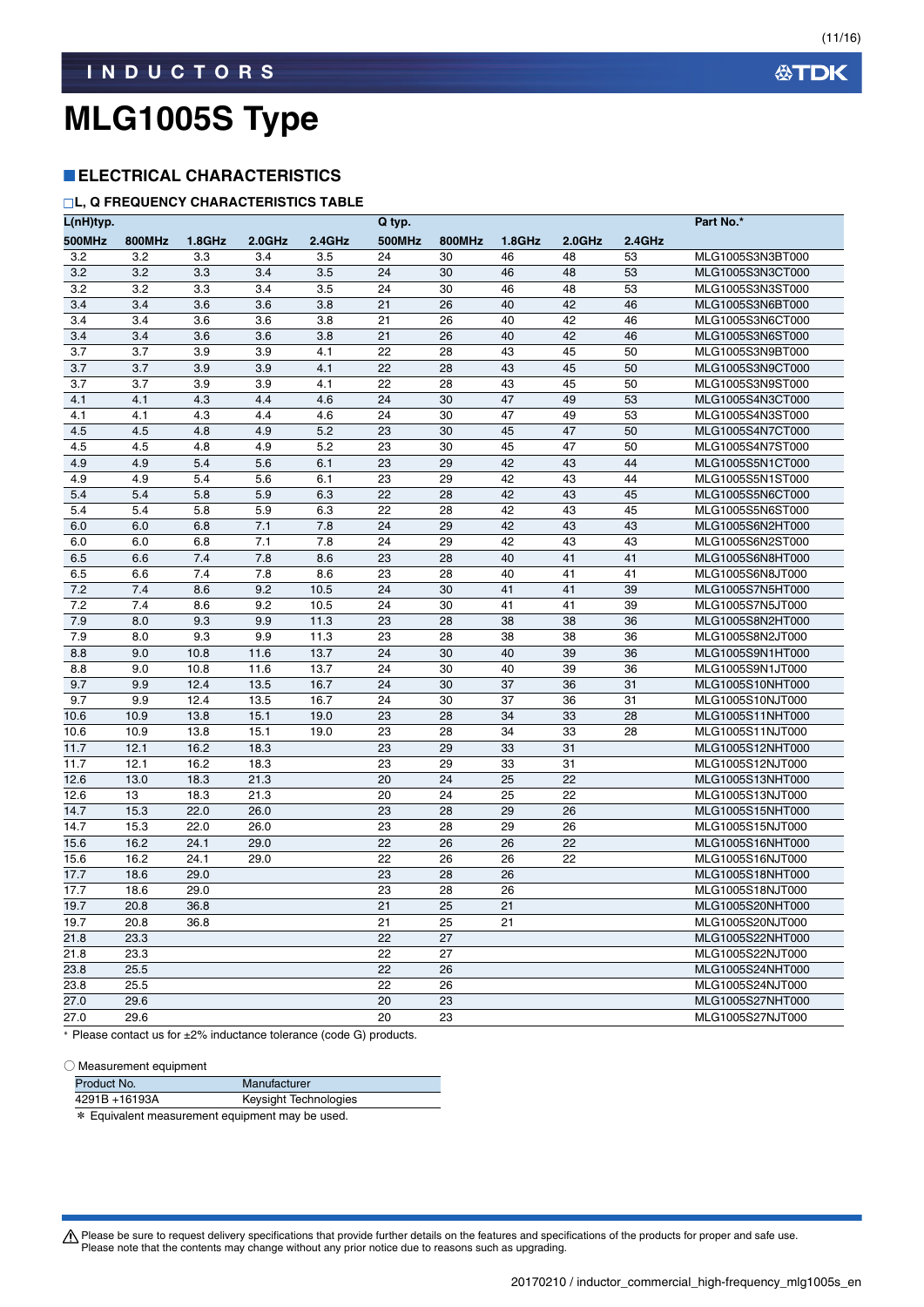### **ELECTRICAL CHARACTERISTICS**

#### **L, Q FREQUENCY CHARACTERISTICS TABLE**

| L(nH)typ.     |        |        |        |        | Q typ.        |               |        |           |        | Part No.*        |
|---------------|--------|--------|--------|--------|---------------|---------------|--------|-----------|--------|------------------|
| <b>500MHz</b> | 800MHz | 1.8GHz | 2.0GHz | 2.4GHz | <b>500MHz</b> | <b>800MHz</b> | 1.8GHz | $2.0$ GHz | 2.4GHz |                  |
| 30.1          | 33.5   |        |        |        | 19            | 21            |        |           |        | MLG1005S30NHT000 |
| 30.1          | 33.5   |        |        |        | 19            | 21            |        |           |        | MLG1005S30NJT000 |
| 33.5          | 37.8   |        |        |        | 20            | 23            |        |           |        | MLG1005S33NHT000 |
| 33.5          | 37.8   |        |        |        | 20            | 23            |        |           |        | MLG1005S33NJT000 |
| 36.7          | 41.5   |        |        |        | 21            | 23            |        |           |        | MLG1005S36NHT000 |
| 36.7          | 41.5   |        |        |        | 21            | 23            |        |           |        | MLG1005S36NJT000 |
| 40.3          | 46.9   |        |        |        | 20            | 21            |        |           |        | MLG1005S39NHT000 |
| 40.3          | 46.9   |        |        |        | 20            | 21            |        |           |        | MLG1005S39NJT000 |
| 44.3          | 51.6   |        |        |        | 20            | 21            |        |           |        | MLG1005S43NHT000 |
| 44.3          | 51.6   |        |        |        | 20            | 21            |        |           |        | MLG1005S43NJT000 |
| 50.2          | 63.2   |        |        |        | 19            | 20            |        |           |        | MLG1005S47NHT000 |
| 50.2          | 63.2   |        |        |        | 19            | 20            |        |           |        | MLG1005S47NJT000 |
| 53.7          | 65.6   |        |        |        | 19            | 19            |        |           |        | MLG1005S51NHT000 |
| 53.7          | 65.6   |        |        |        | 19            | 19            |        |           |        | MLG1005S51NJT000 |
| 60.9          | 80.2   |        |        |        | 19            | 18            |        |           |        | MLG1005S56NHT000 |
| 60.9          | 80.2   |        |        |        | 19            | 18            |        |           |        | MLG1005S56NJT000 |
| 67.5          | 89.8   |        |        |        | 18            | 16            |        |           |        | MLG1005S62NHT000 |
| 67.5          | 89.8   |        |        |        | 18            | 16            |        |           |        | MLG1005S62NJT000 |
| 75.8          | 107.5  |        |        |        | 17            | 15            |        |           |        | MLG1005S68NHT000 |
| 75.8          | 107.5  |        |        |        | 17            | 15            |        |           |        | MLG1005S68NJT000 |
| 86.5          | 135.2  |        |        |        | 17            | 13            |        |           |        | MLG1005S75NHT000 |
| 86.5          | 135.2  |        |        |        | 17            | 13            |        |           |        | MLG1005S75NJT000 |
| 96.9          |        |        |        |        | 16            |               |        |           |        | MLG1005S82NHT000 |
| 96.9          |        |        |        |        | 16            |               |        |           |        | MLG1005S82NJT000 |
| 111.0         |        |        |        |        | 15            |               |        |           |        | MLG1005S91NHT000 |
| 111.0         |        |        |        |        | 15            |               |        |           |        | MLG1005S91NJT000 |
| 128.9         |        |        |        |        | 14            |               |        |           |        | MLG1005SR10HT000 |
| 128.9         |        |        |        |        | 14            |               |        |           |        | MLG1005SR10JT000 |
| 140.8         |        |        |        |        | 15            |               |        |           |        | MLG1005SR11HT000 |
| 140.8         |        |        |        |        | 15            |               |        |           |        | MLG1005SR11JT000 |
| 175.2         |        |        |        |        | 12            |               |        |           |        | MLG1005SR12HT000 |
| 175.2         |        |        |        |        | 12            |               |        |           |        | MLG1005SR12JT000 |
| 187.8         |        |        |        |        | 13            |               |        |           |        | MLG1005SR13HT000 |
| 187.8         |        |        |        |        | 13            |               |        |           |        | MLG1005SR13JT000 |
| 284.7         |        |        |        |        | 11            |               |        |           |        | MLG1005SR15HT000 |
| 284.7         |        |        |        |        | 11            |               |        |           |        | MLG1005SR15JT000 |
|               |        |        |        |        |               |               |        |           |        | MLG1005SR16HT000 |
|               |        |        |        |        |               |               |        |           |        | MLG1005SR16JT000 |
|               |        |        |        |        |               |               |        |           |        | MLG1005SR18HT000 |
|               |        |        |        |        |               |               |        |           |        | MLG1005SR18JT000 |
|               |        |        |        |        |               |               |        |           |        | MLG1005SR20HT000 |
|               |        |        |        |        |               |               |        |           |        | MLG1005SR20JT000 |
|               |        |        |        |        |               |               |        |           |        | MLG1005SR22HT000 |
|               |        |        |        |        |               |               |        |           |        | MLG1005SR22JT000 |
|               |        |        |        |        |               |               |        |           |        | MLG1005SR24HT000 |
|               |        |        |        |        |               |               |        |           |        | MLG1005SR24JT000 |
|               |        |        |        |        |               |               |        |           |        | MLG1005SR27HT000 |
|               |        |        |        |        |               |               |        |           |        | MLG1005SR27JT000 |
|               |        |        |        |        |               |               |        |           |        | MLG1005SR30HT000 |
|               |        |        |        |        |               |               |        |           |        | MLG1005SR30JT000 |

Please contact us for ±2% inductance tolerance (code G) products.

○ Measurement equipment

| Product No.                                     | Manufacturer          |  |  |  |  |
|-------------------------------------------------|-----------------------|--|--|--|--|
| 4291B +16193A                                   | Keysight Technologies |  |  |  |  |
| * Equivalent measurement equipment may be used. |                       |  |  |  |  |

**公TDK** 

(12/16)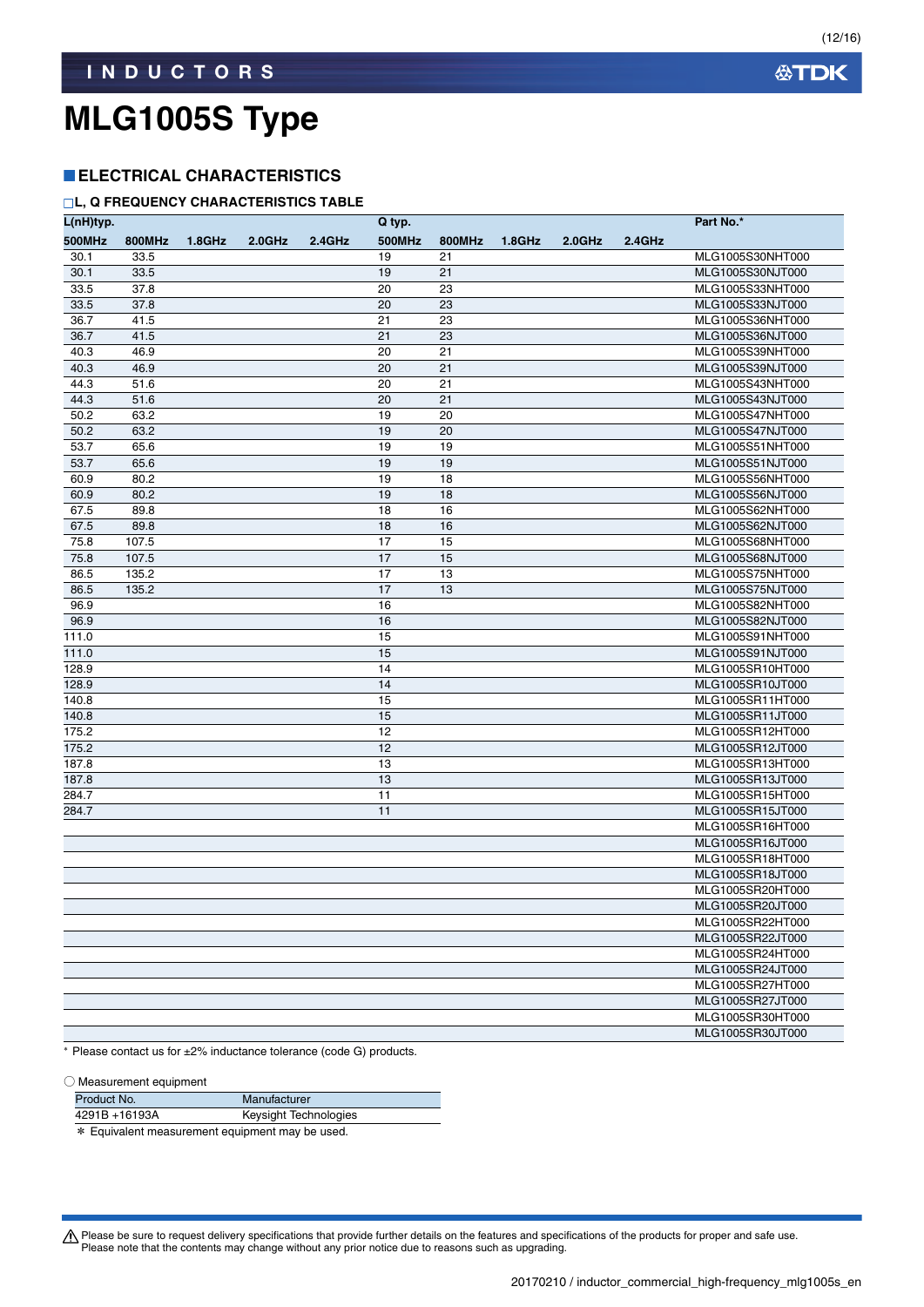### **ELECTRICAL CHARACTERISTICS**

#### **L, Q FREQUENCY CHARACTERISTICS TABLE**

| L(nH)typ. |        |        |           |           | Q typ. |        |           |           |           | Part No.*        |
|-----------|--------|--------|-----------|-----------|--------|--------|-----------|-----------|-----------|------------------|
| 500MHz    | 800MHz | 1.8GHz | $2.0$ GHz | $2.4$ GHz | 500MHz | 800MHz | $1.8$ GHz | $2.0$ GHz | $2.4$ GHz |                  |
|           |        |        |           |           |        |        |           |           |           | MLG1005SR33HT000 |
|           |        |        |           |           |        |        |           |           |           | MLG1005SR33JT000 |
|           |        |        |           |           |        |        |           |           |           | MLG1005SR36HT000 |
|           |        |        |           |           |        |        |           |           |           | MLG1005SR36JT000 |
|           |        |        |           |           |        |        |           |           |           | MLG1005SR39HT000 |
|           |        |        |           |           |        |        |           |           |           | MLG1005SR39JT000 |
|           |        |        |           |           |        |        |           |           |           |                  |

Please contact us for ±2% inductance tolerance (code G) products.

○ Measurement equipment

| Product No.                                          | Manufacturer          |  |  |  |  |
|------------------------------------------------------|-----------------------|--|--|--|--|
| 4291B +16193A                                        | Keysight Technologies |  |  |  |  |
| $\star$ Equivalent measurement equipment may be used |                       |  |  |  |  |

\* Equivalent measurement equipment may be used.

Please be sure to request delivery specifications that provide further details on the features and specifications of the products for proper and safe use.<br>Please note that the contents may change without any prior notice d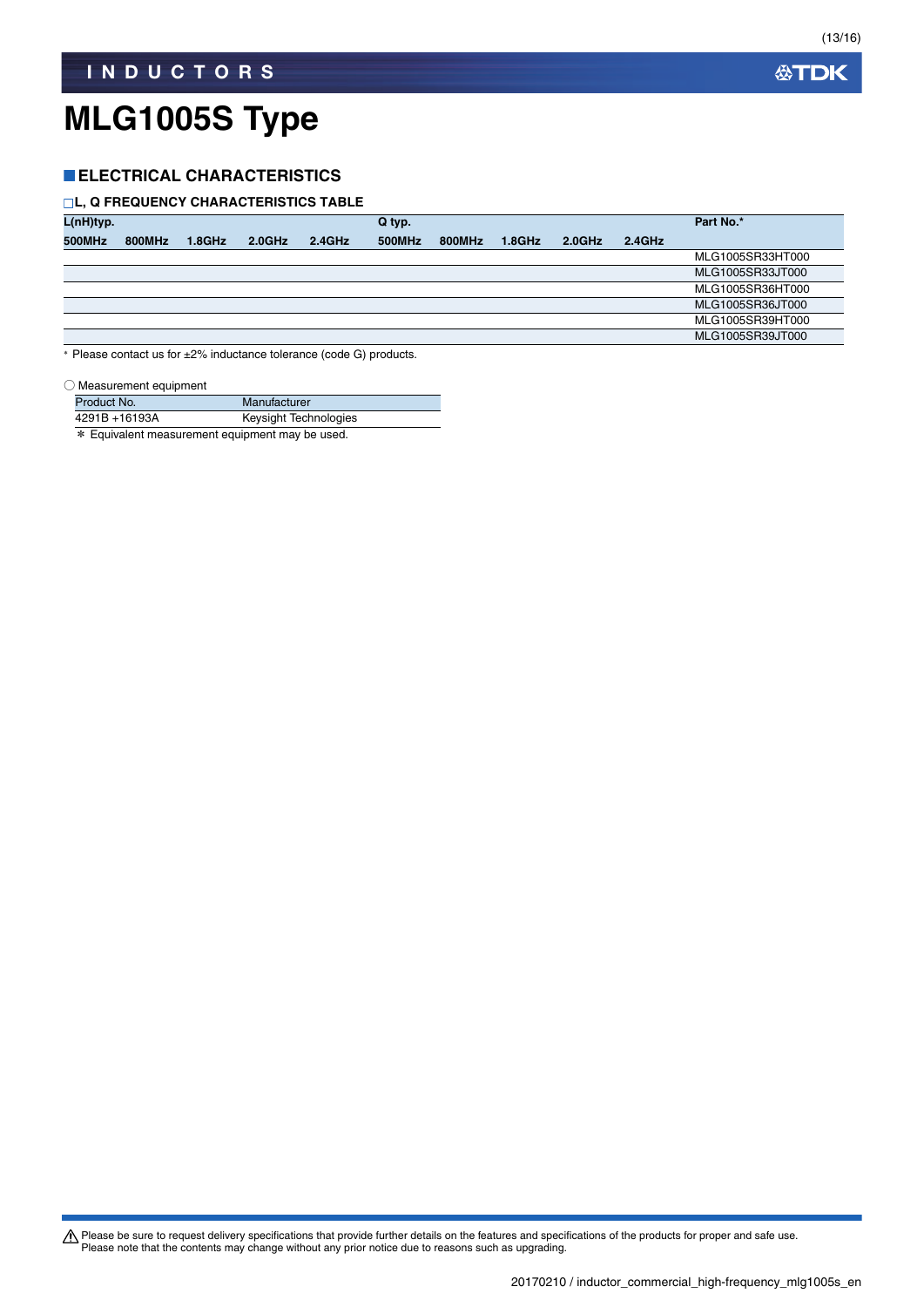### **公TDK**

### **MLG1005S Type**

### **ELECTRICAL CHARACTERISTICS**

### **L FREQUENCY CHARACTERISTICS GRAPH (EXAMPLE)**



| Product No.                                    | Manufacturer                 |  |  |  |  |
|------------------------------------------------|------------------------------|--|--|--|--|
| E4991A +16193A                                 | <b>Keysight Technologies</b> |  |  |  |  |
| * Equivalent measurement equipment may be used |                              |  |  |  |  |

\* Equivalent measurement equipment may be used.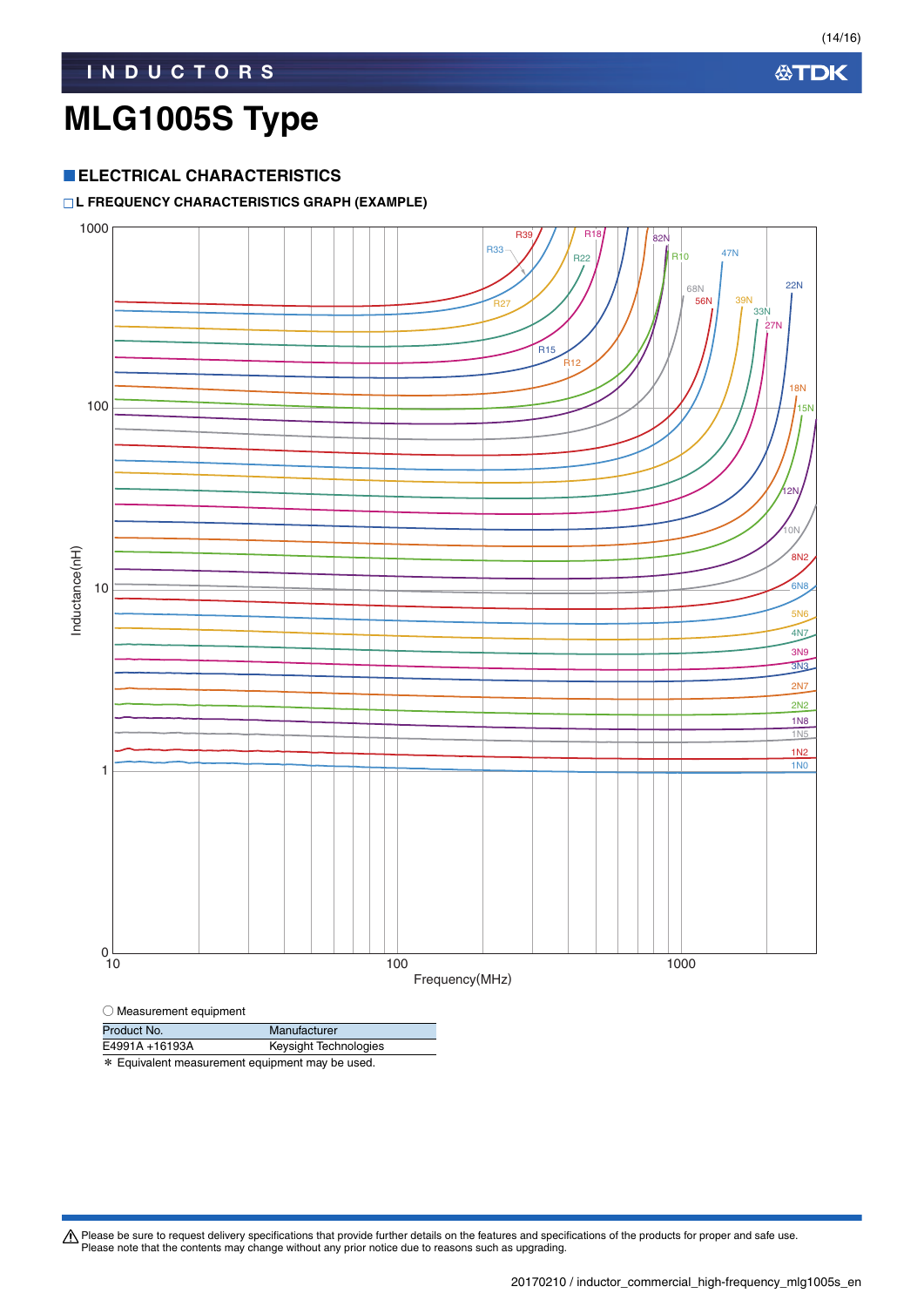(15/16)

### **MLG1005S Type**

### **ELECTRICAL CHARACTERISTICS**

### **Q FREQUENCY CHARACTERISTICS GRAPH (EXAMPLE)**



\* Equivalent measurement equipment may be used.